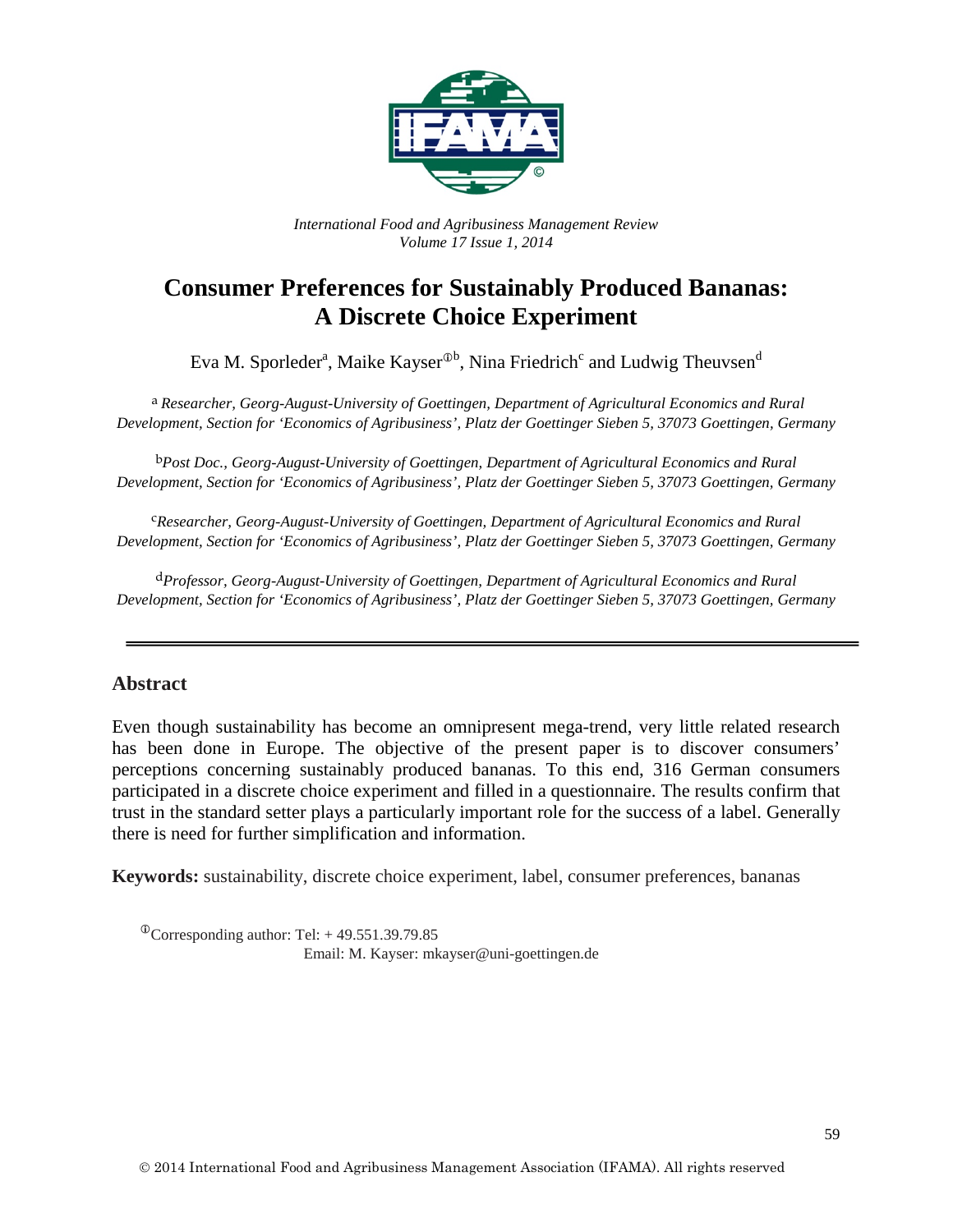# **Introduction**

Sustainability can be regarded as one of the current mega-trends in all industries. However, neither consumers nor experts can define it clearly, so that a common basic understanding does not exist (Rat fuer Nachhaltige Entwicklung 2008). Nevertheless, a large proportion of consumers are intensely interested in the topic of sustainability. The consumer segment that buys products according to ethical or sustainability criteria has increased in recent years (Saunders et al. 2011). Credence attributes such as sustainable production are typically conveyed to the consumer via labeling. In the course of the last decade, hundreds of labels intended to guarantee various process qualities have flooded the market. Especially since a lot of institutions (both private and public) have developed individual labels pursuing differing aims, lack of standardization has rendered any comparability of these diverse "sustainability" labels difficult. Decisive factors for the acceptance of a label can be seen in the credibility of the label and the general trust and acceptance of the customer (Vermeir and Verbeke 2004), and detailed knowledge of consumer preferences greatly influences label design (Eberle et al. 2011). In this context, Hobbs et al. (2010) assume that strong consumer preferences for different credence goods and characteristics vary.

Studies on consumer preferences for sustainable products are relatively rare. The overview by Moser et al. (2011) in the area of fruit and vegetables revealed that hardly any appropriate research has been done in Europe. The closest research pertains to the effects on consumer behavior of the attributes environment, rejection of pesticide use, certification, source and quality. In contrast, very little is known regarding attributes such as regionality and organic production. This lack of knowledge is surprising in light of the EU's desire to support sustainable development in the agri-food industry. Tropical fruits like bananas are popular but often associated with unacceptable production conditions. Lehnert (2009) noted a positive consumer preference for bananas carrying an organic and fair trade label. Although prices were integrated in the analysis, the standard setter—namely, that differing levels of consumer trust were placed in the organizations behind the labels and the varying degrees of influence exerted by other labels (e.g., carbon footprint)—was not. The influence of consumer attitude on the purchase of "green food products" was researched by Tanner and Woelfing Kast (2003). Their literature review reveals that few studies have been undertaken on consumer preferences regarding sustainable products in the food industry.

The present study will research more closely consumer preferences regarding production qualities using the example of bananas. Bananas are a particularly appropriate study object because, as a typical export product of developing countries, their production automatically brings up concerns about ecological and social sustainability. Those with specific production process qualities are already found in supermarkets. Furthermore, they are traded on a large scale and eaten by the vast majority of consumers.

Besides existing labels (organic and fair trade), a hypothetic sustainability label was used in the study combining the currently existing process qualities for bananas found on the market: organic production, fair trade and carbon neutrality. Likewise, the impacts of the standard setter and of the product price were included in the analysis since they are directly related to the certification of sustainable production processes.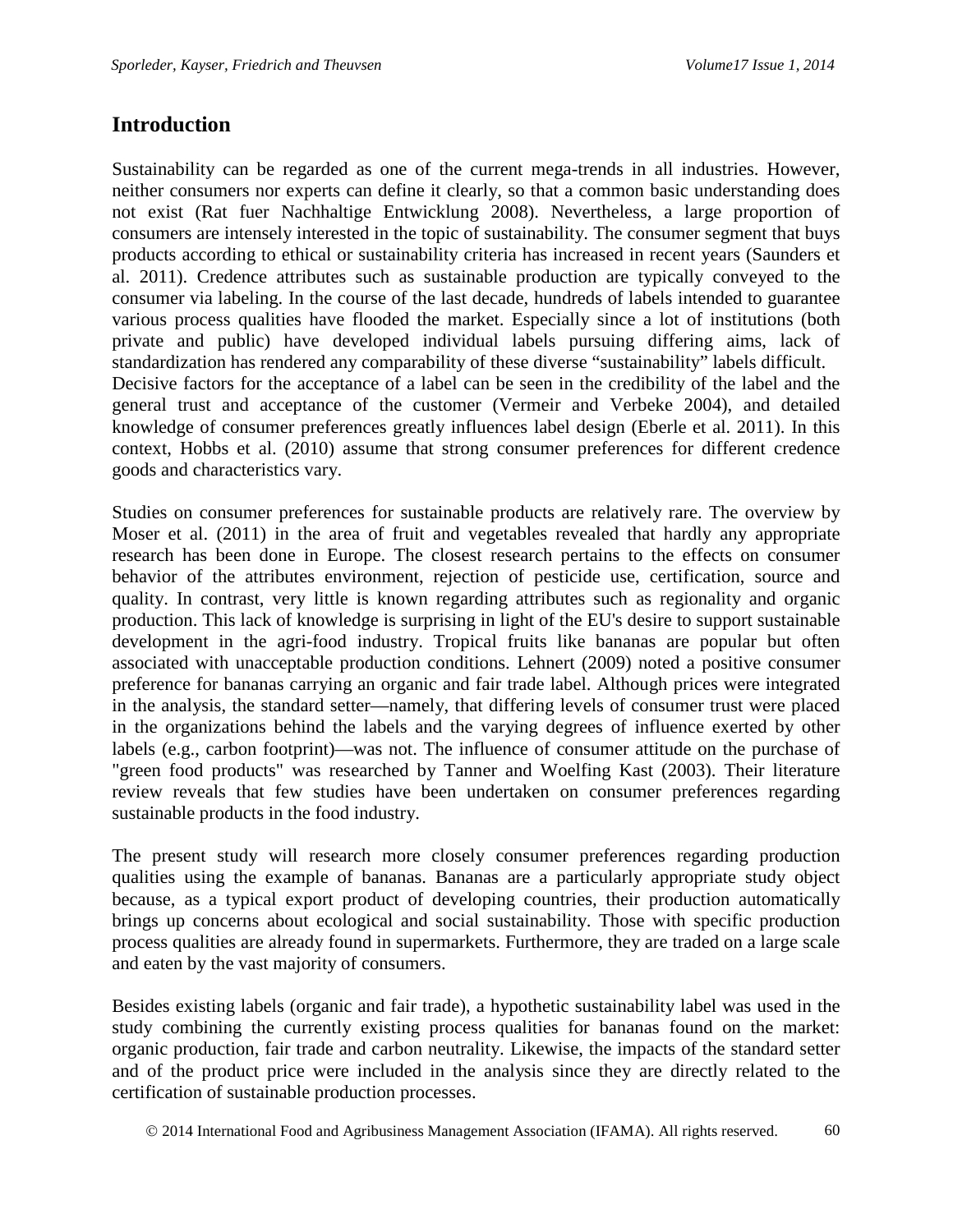Using an empirical consumer study with an integrated discrete choice experiment (DCE), this study will seek to answer the following research questions:

- What preferences do consumers have concerning sustainable process qualities in their purchase of bananas?
- Are consumers interested in a label that combines all currently existing sustainable process qualities?
- What preferences do consumers have concerning the organization that certifies sustainable process qualities?
- What impact does price have?
- Do differing attitudes and socio-demographic parameters lead to differences in consumer preferences?

# **Theoretical Background**

As mentioned in the introduction, there is no clear definition for sustainable production as there is for ecological or biological production (Institut der deutschen Wirtschaft 2011; Rat fuer Nachhaltige Entwicklung 2008). The concept of sustainability was first introduced at the beginning of the  $18<sup>th</sup>$  century by the forest economist Hans Carl von Carlowitz. In his paper "Sylvicultura oeconomica" he demanded that only as many trees be logged as could be regrown (Schein 2003).

Current notions about sustainability lean heavily on the conservation and ecology movements. In the late 1980s, the ecological crisis began increasingly to be perceived as a global crisis which could not be viewed independently of its social and economic interrelationships (Littig and Griessler 2004). Because of this, an evaluation of sustainable practices must take into account three factors—economy, ecology and social welfare. Strict attention must be paid that these factors, which were alternatively referred to as "pillars" or "dimensions", were given equal consideration. Despite this, the historical development of the concept of sustainability has focused largely on the ecological pillar (Littig and Griessler 2004; Pacini et al. 2003).

In contemporary discourse, the terms "sustainable development "and "sustainability" are frequently used synonymously (Christen and Halloran-Wietzholtz 2002). "Sustainable development is development that meets the needs of the present without compromising the ability of future generations to meet their own needs." (WCED 1987). This definition from the Brundtland Report has received acceptance and acknowledgment by influential economists, politicians and researchers. It unites the need to address the demands of an increasing global population with the need to protect natural resources and reduce environmental pollutants (Breitschuh 2003).

The Brundtland Report, originally entitled Our Common Future, was published by the World Commission for Environment and Development in 1987; it describes key global issues which present problems for sustainable development (Littig und Grießler 2004).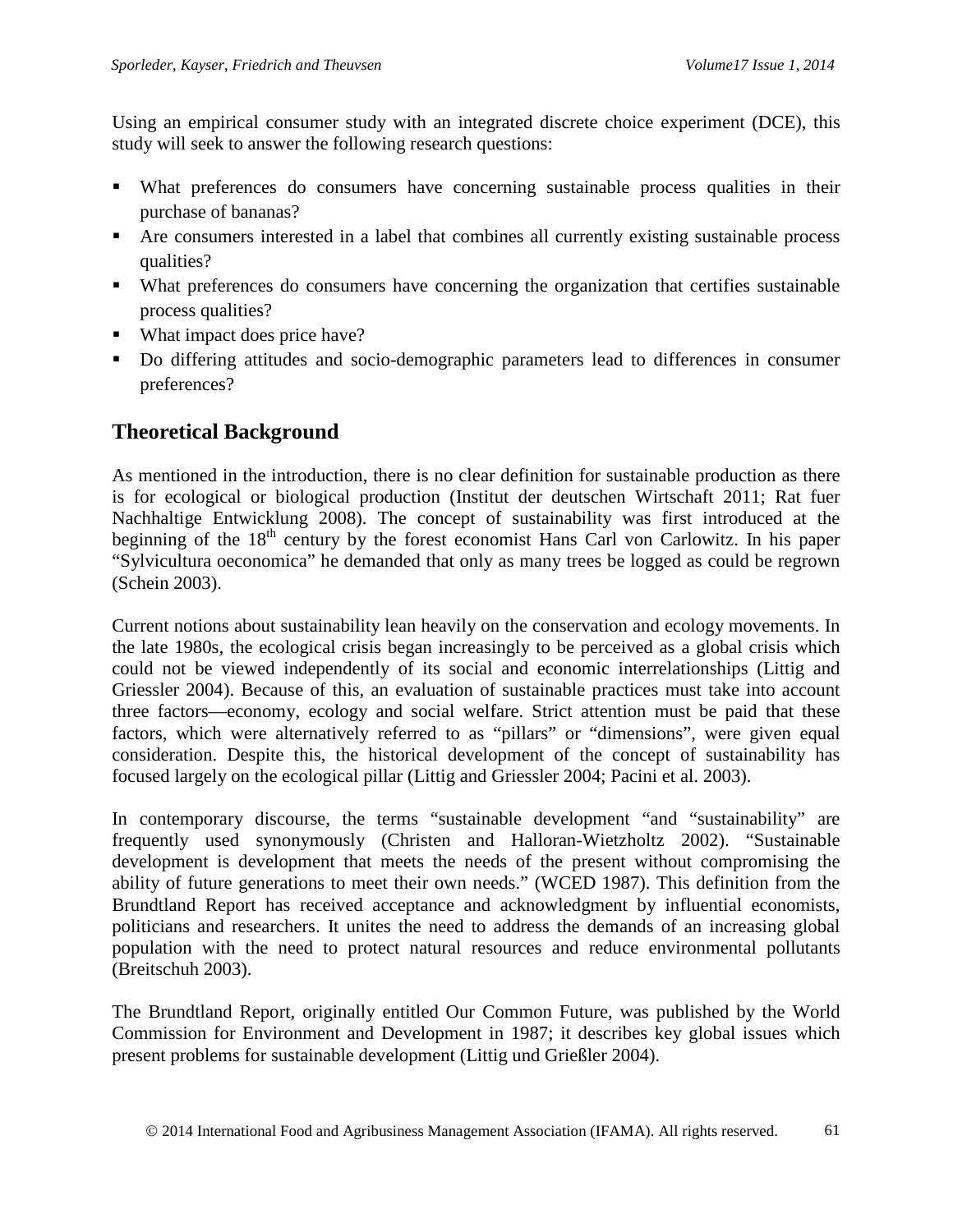A further definition pertaining to agriculture is suggested by Allen et al. (1991): "A sustainable food and agriculture system is one which is environmentally sound, economically viable, socially responsible, non-exploitative, and which serves as the foundation for future generations." This definition is centered on an interdisciplinary approach in which the diverse factors act in relation to one another. This applies to agriculture on the whole as well as to the industries downstream in the supply chain, whether on the local, regional, national or international level.

The Sustainable Agriculture Initiative (SAI 2013) offers the following definition: "Sustainable agriculture is a productive, competitive and efficient way to produce safe agricultural products, while at the same time protecting and improving the natural environment and social/economic conditions of local communities."

In 1992, an agreement was reached in Rio de Janeiro in which governments bound themselves to the implementation of Agenda 21 in their national sustainability strategies. Sustainable development became part of the central approach. Appropriate indicators were to serve as measures of success (Korczak 2002). National governments as well as international and nongovernmental organizations (NGOs) were asked to assist in the development of indicators to measure sustainability. In 1994, the principle of sustainability became a national goal anchored in German legislation (Luetke Entrup 1999). The conference in Rio is generally recognized as a significant catalyst for global debate on the subject of sustainability (Huelsbergen 2003).

The Enquete Commission (1997) defined sustainability as a development which works to provide long-term fulfillment of the needs of a growing world population despite limitations caused by the decline of natural resources, while it simultaneously reduces pollution.

This selection of definitions shows the wide variation in the interpretation of sustainability. In this, sustainability is characteristic of a dynamic system which conserves itself. That is to say, no fixed endpoint can be determined. Thus, ecological sustainability can be seen to be based on the use of natural resources in the context of human or social development (Esty et al. 2005).

In principle, it can be assumed that a development is sustainable when capital assets remain stabilized and when efficiency and justice are achieved. Elements of these capital assets include natural capital, human capital and reproductive capital, ensuring that a certain standard of living can be maintained (European Commission 2001).

The application of sustainable development in the area of nutrition can be achieved by many activities simultaneously (Empacher and Hayn 2005). One of these is the improvement of production conditions in a sustainable context. The improved production process is not visible to the consumer and must therefore be communicated through labeling of the product in order to justify a higher price.

According to information economics (Darby and Karni 1973; Nelson 1970, 1974), product cues can be categorized into search attributes, experience or sensory attributes, and credence attributes. Color, price and label can be classified as search attributes. Search attributes can be evaluated before actual purchase. From experience or sensory attributes (e.g., flavor, aroma and tenderness) quality can be derived during preparation or consumption. Credence features cannot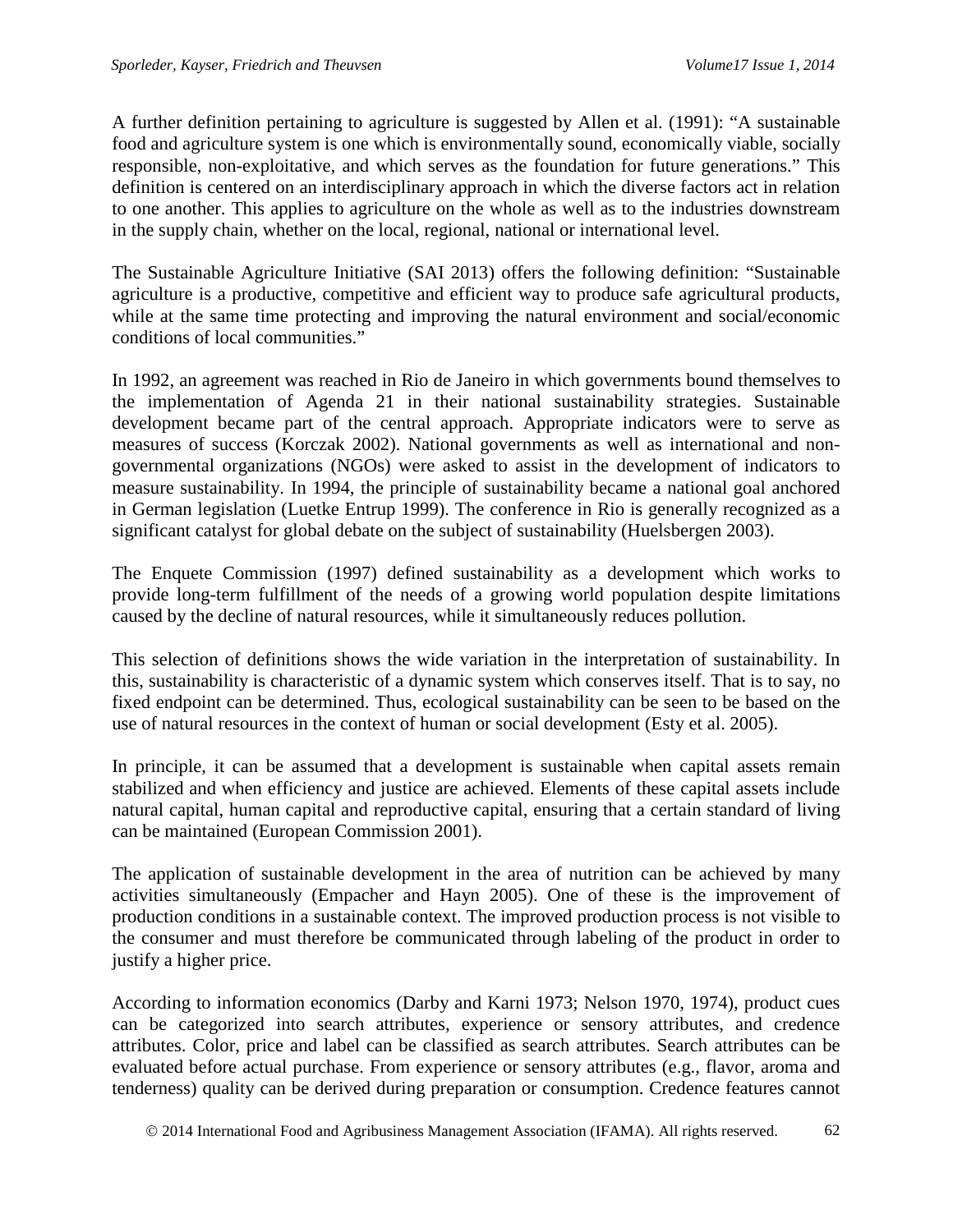be ascertained even after the consumption of the product; neither buying nor eating the product provides consumers with perceptible evidence. Therefore, the judgment of others (e.g., information from a producer or retailer) has to be trusted (Henson and Reardon 2005). Sustainable process qualities are among these credence attributes. For the consumer, it is impossible—or so labor-intensive that it is virtually impossible—to monitor whether workers on a plantation are paid fairly or whether pesticides are used there. In the worst case scenario, the resulting information asymmetry between producer and consumer can lead to a total market failure, as Akerlof (1970) described in his famous article "Market of Lemons": Consumers are unwilling to pay more for better quality and thus, producers have no motivation to offer higher quality. As a solution, a (third-party) label can serve as an objective quality signal.

In a society that is largely estranged from food production, food labels should also (re)gain consumers' trust in agriculture and suggest food safety (Discherl 2005). Consumers can choose between labels from diverse institutions—public institutions, nongovernmental organizations (NGOs), producers, retailers, dealers—or even combinations of these (Gawron and Theuvsen 2008). In such cases, the private label of a supermarket or producer is only valid for the individual organization. Hobbs (2010) classified these private standards in three categories: "proprietary standards", "consensus standards" and "third-party private standards". The main objective of private standards can be seen as differentiation from competitors (Codron and Giraud-Héraud 2005; Henson and Reardon 2005; Hobbs 2010). To which extent the reputation of a company is improved and/or responsibility or liability in the value chain is distributed depends mainly on the individual standard itself (Hobbs 2010).

Since, as explained above, a standard can be established by nearly any player in the food industry, a large number of standards exist that are, to a greater or lesser degree, similar (Jaffe and Henson 2004; Henson and Reardon 2005).

In general, as Gilg et al. (2005) revealed, a trend has developed in recent years toward "green consumption". Consumers associate more than organically produced products with it. They also include fair trade, regional production and other qualities that lead to sustainability. Thus, there appears to be a need for the creation of a complex label.

Regarding willingness-to-pay for sustainable production characteristics, a positive influence can be assumed. Gil et al. (2000), for instance, found that consumers will pay more for fresh and perishable food, such as fruits and vegetables that are produced organically. Regarding different consumer segments, as consumer income rises, so does sensitization to environmental issues (Borgstedt et al. 2010).

The buyer of environmentally friendly products is commonly someone aged 30 to 49 years with a high income of  $\epsilon 2,000$  to  $\epsilon 2,999$  per month. In contrast, younger persons with lower incomes rarely purchase environmentally friendly products (Borgstedt et al. 2010). This positive influence of a high income on consumer preference for ethically produced products was confirmed by Lehnert (2009), though solely for fair trade products and not for the organic segment. Regarding education, Lehnert (2009) likewise determined only positive effects on consumer preference for fair trade products. However, de Pelsmacker et al. (2005) detected no correlation between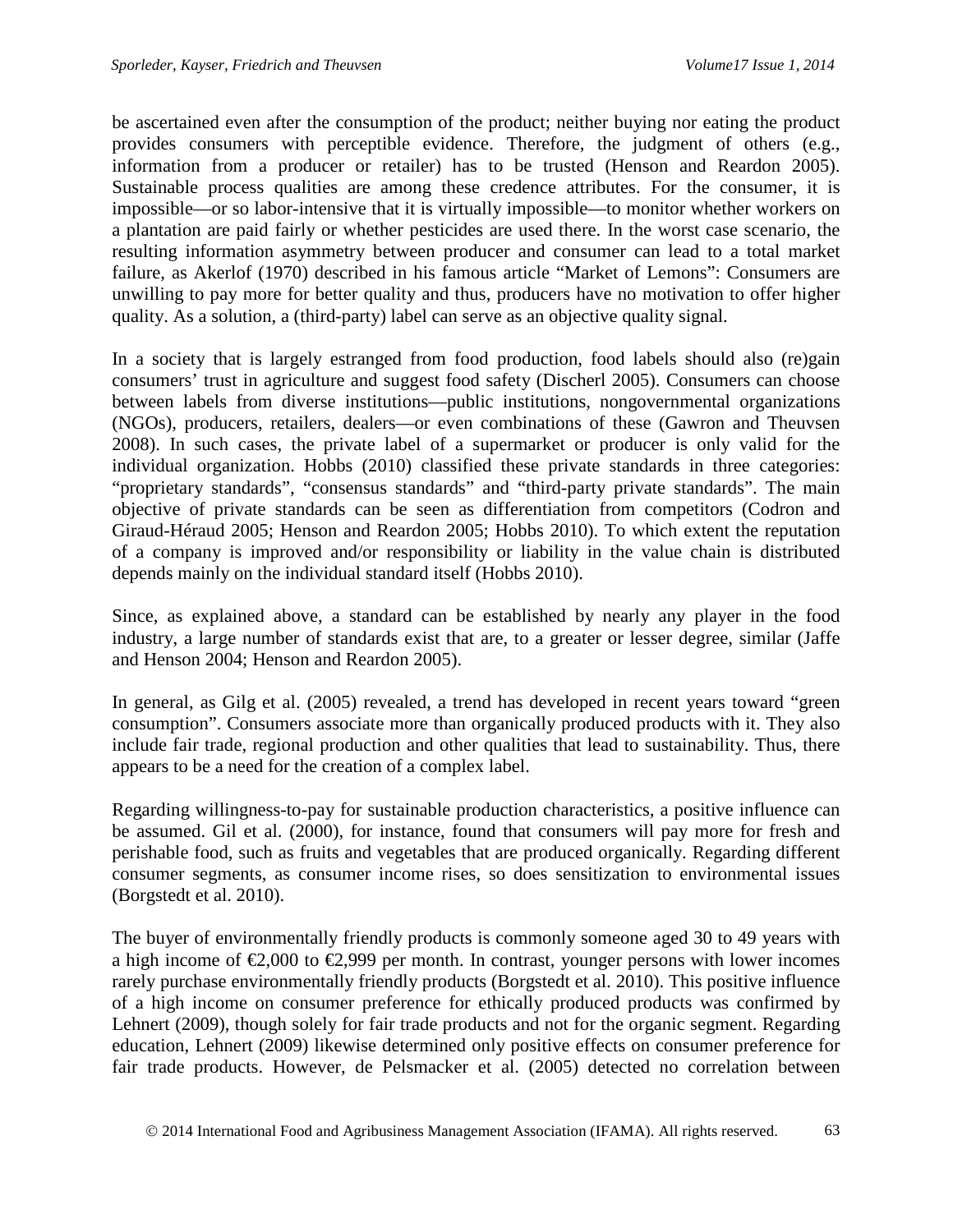preferences and educational level. In fact, simply having been awarded the label led to more favorable product perception among individuals with a low level of education.

Concerning gender, Lehnert (2009) observed a clear preference among women for ethically produced goods.

The attitudes of consumers towards the environment in general can also explain their preference for products with sustainability labels. Thus, consumers who are aware of environmental and social issues and involved in sustainable issues have a higher willingness to pay for corresponding products (Mueller et al. 2011; Sirieix et al. 2011).

As to sustainably produced food, there is a discrepancy between the attitudes and the actual behavior of consumers (attitude-behavior gap) (cf. Kollmuss and Agyeman 2002; Gupta and Ogden 2006). Nevertheless, positive correlations have been observed. Robinson and Smith (2002) showed that psycho-social variables (attitudes and opinions, acknowledged behavior and subjective norms) predict the buying intention of sustainably produced products.

The effect of attitudes, opinions and norms on the preference for sustainably produced products (organic and fair trade) was likewise confirmed by Lehnert (2009). These results underline Theuvsen's conclusion (2008) that consumers are only aware of product declarations that are already of interest to them.

Lehnert (2009) additionally determined that consumer behavior (price and quality orientation) impacts consumers' preference for ethical products. People who are price oriented therefore have a lower preference for ethical products, and people who are quality oriented have a greater preference for them.

De Pelsmacker et al. (2005) revealed that the intensity of consumption also has a positive impact on individual preferences. In this context, Tonsor and Shupp (2009) observed that people who eat apples more often than others were more willing to pay extra for sustainably produced apples. Nevertheless, the Eurobarometer study, which contains only ecological dimensions of sustainability, found that only 21% of the participants believed their consumer behavior had any influence on environmental problems (The Gallup Organization 2009).

Another effect on consumer behavior is seen in the consumers' trust in the product label. Consumers with a high degree of trust in an organic or fair trade label have a higher preference for products with sustainable process qualities (Lehnert 2009). In their qualitative study, Sirieix et al. (2011) revealed the high significance of trust in the standard setter. Trust in the quality assurance combined with trust in the organization behind the label can be regarded as the most important dimensions for explaining the success of labels in the food market (Hobbs et al. 2010). The fact that trust in a label is important for its success is also proven by Innes (2008), who identified lack of trust as a reason for purchase refusal of organic products. Furthermore, Teisl et al. (2002) confirm that the credibility of the standard setter is a focal point in combination with the design and format of the information given. Mistrust in the certification has likewise been documented by Roehr et al. (2005) (cf. Moser et al. 2011). They found that German consumers consider information from ecological organizations (NGOs), nutritionists and medical experts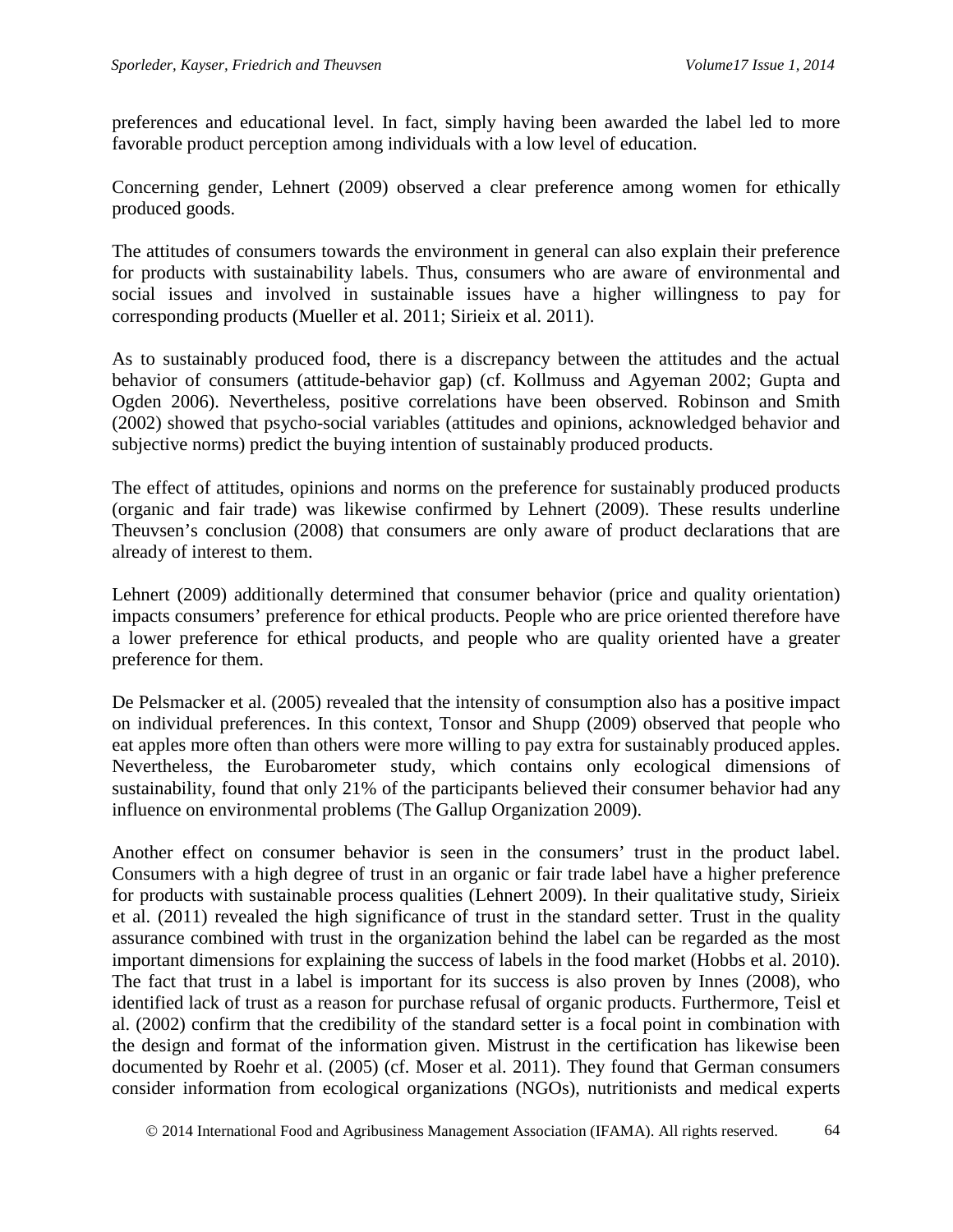more credible than information from agricultural ministries, food producers or the media. Midmore et al. (2005) add the various food scandals of the recent past as reasons for mistrust. Jensen and Sandoe (2002) share this appraisal and also found that, particularly in the European area, there is little trust in public oversight systems. Hence, a fair trade label awarded by an independent organization was evaluated positively, while a label awarded by the supermarket chain Tesco certifying sustainable agriculture was liked less due to the suspicion of greenwashing (Sirieix et al. 2011).

Based on the results of former studies discussed above and on the research questions listed in the introduction, the research design of this study was created, which is described in the next section.

# **Sample Description and Research Design**

The empirical data were retrieved with the support of a private panel provider via an online survey. The panel provider recruited the respondents from their panel and collected a data set with 316 completed questionnaires. Due to a lack of internal accuracy, three sets of answers had to be deleted; hence, 313 observations were analyzed. The survey was taken in Germany from February 28 to March 6, 2012. The sample matches with the German average in age, sex, place of residence and income (Statistisches Bundesamt 2009). The average age of the test persons was 44 years; 48% were male, and 52% were female. Their residence reflected the distribution of quotas within Germany (Statistisches Bundesamt 2009). The majority of the respondents have children (75.4%).

The questionnaire was divided into four main parts. After several questions about the individual's lifestyle and consumer behavior, the discrete choice experiment (DCE) included questions concerning attitudes towards product information from various organizations. The questionnaire finished with sociodemographic questions. In all, there were 27 choice sets, which were divided into three questionnaires with nine sets apiece. Thus, the model was appraised using the 2,817 answered choice sets.

We chose the DCE as our research method because it is especially well suited for research on preferences for products which are not yet on the market (Auspurg and Liebe 2011). With this method, test persons are confronted with a decision-making process similar to that found in a supermarket (Ashok et al. 2002), making it optimal for use in this study.

The discrete choice method is a technique for the detection of complex decision patterns and analyses of preference structures (Hahn 1997, Louviere et al. 2000). In this process, the participants make a choice on the basis of a limited number of alternative products. The decision to present only a few products (discrete goods) is justified by the fact that in real purchase situations, the subjects would usually also be offered only a limited number of alternatives (evoked set) from which they would have to make their choice (Hahn 1997).

The process of a discrete choice analysis is comparable to a conjoint analysis, but, in a conjoint analysis, ordinal scaled data is required. Hence, respondents have to rank their preferences or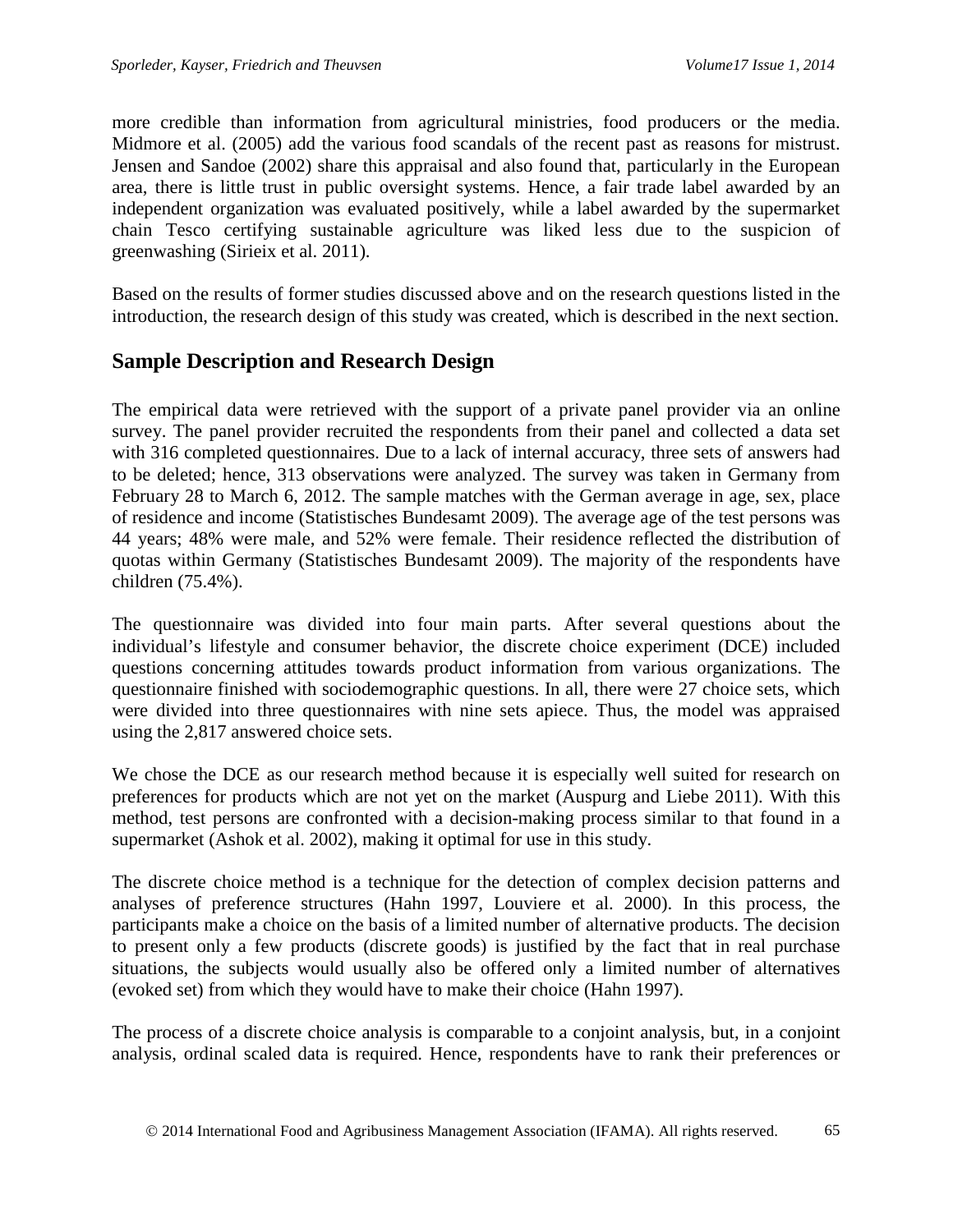compare them using a rating scale. In contrast, DCE works with nominally scaled values, which allows for a simple and realistic buying decision on the basis of a simulated assortment.

Methodologically, this analysis is based on a conditional logit model. Several studies have already applied DCE in the food industry, analyzing various preference patterns, such as the value the consumer places on food safety, labels, brands or sensory aspects (e.g. Teisl et al. 1997; Lockshin et al. 2006; Loureiro and Umberger 2007; Gracia and de Magistris 2008).

Besides looking at sustainability characteristics, the following study will also include the factors of standard setters and price as criteria relevant for purchase. The characteristic sustainable production quality is offered to the consumer through organic certification, organic & fair trade certification and sustainability certification. Sustainability certification is a hypothetical label that combines all the sustainability attributes of previous labels for bananas (organic, fair trade and carbon footprint).

|                    | Status quo  | <b>Level 1</b> | Level 2             | Level 3               |
|--------------------|-------------|----------------|---------------------|-----------------------|
| Sustainable        | none        | organic        | organic & fair      | sustainability        |
| production quality |             | certification  | trade certification | certification         |
|                    |             |                |                     | (organic & fair trade |
|                    |             |                |                     | & carbon neutral)     |
| Standard setter    | none        | government     | supermarket chain   | independent           |
|                    |             | institution    |                     | organization          |
| Price              | 1.29 € $kg$ | 1.79 € $kg$    | 1.99 € $kg$         | $2.19 \text{ Ekg}$    |

## **Table 1.** Attributes and their levels in the DCE

The measured presence of the characteristic standard setter agrees with the previous activity in the banana market: government institutions, independent organizations and supermarket chains. Furthermore, as many studies have shown, price is one of the most important criteria in consumer decision-making. As suggested by Peyer and Balderjahn (2007), the prices used in the experiment took into account the current market prices.<sup>[1](#page-7-0)</sup> The status quo in the study was represented by a conventional banana without certification being sold at 1.29  $\epsilon$ kg. In this experiment, the subjects had to choose between the status quo product and three alternatives reflecting Levels 1 to 3 as shown in Table 1.

The usefulness of the product attributes depends on the characteristics of the test persons. In forming a theoretical framework, Hahn (1997) suggests the use of preference analysis and product choice behavior, approaches used in the behavioral sciences. By taking into consideration hypothetical constructs as well as intervening variables, we hoped to duly account for intra-individual behavioral processes, thus gaining insight into individual decision-making processes. To this end, we constructed our models upon the stimulus organism response (SOR) paradigm, a principle successfully applied by Lehnert (2009).

<span id="page-7-0"></span> $<sup>1</sup>$  In the fifth week of 2012, random samples were taken in various grocery stores in Goettingen, Germany, and the</sup> price was equally derived. The average price from 2010 (AMI 2010) provided the basis for comparison.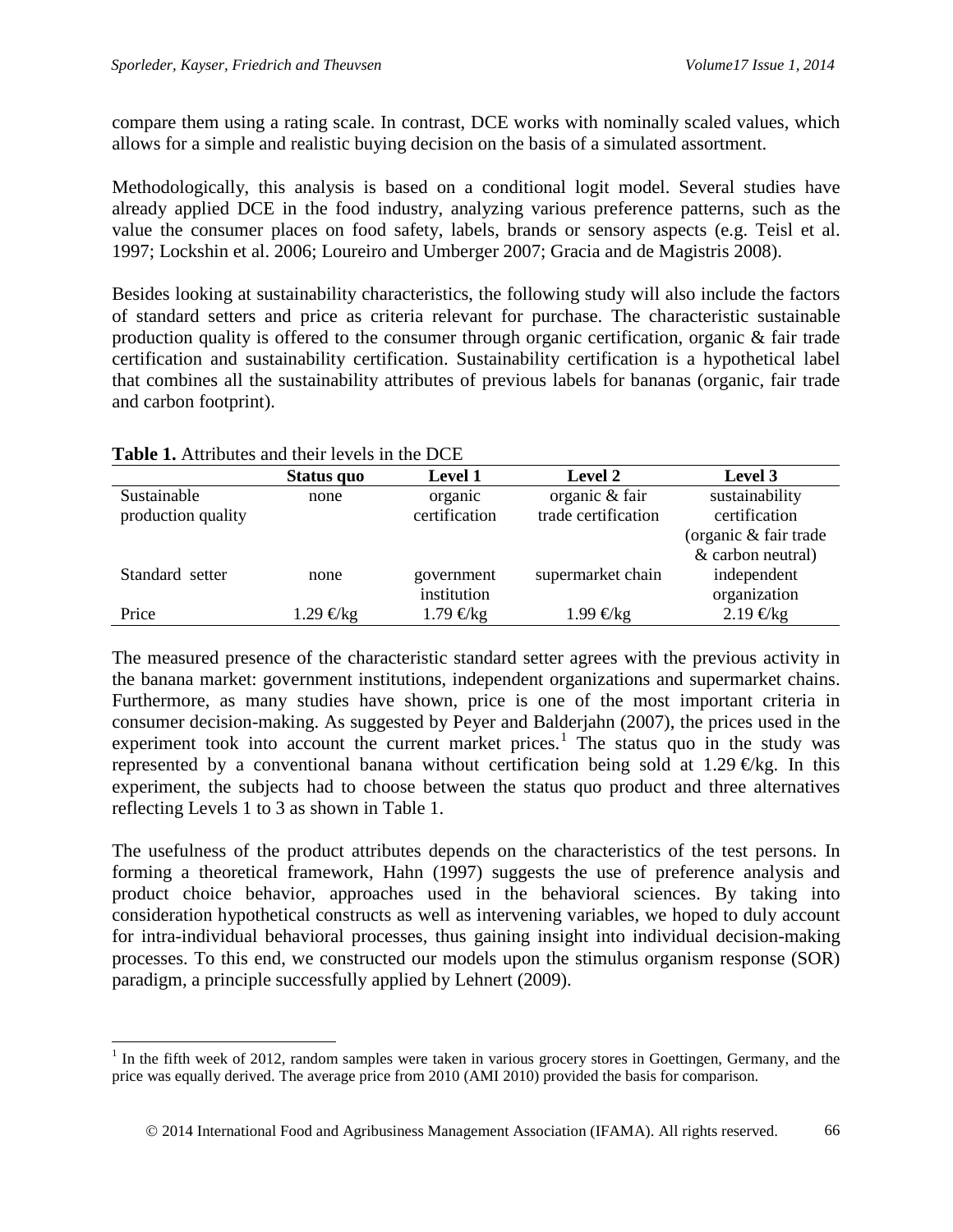Consumer behavior studies have provided comprehensive knowledge about the intervening variables of usage (Solomon et al. 2010). With this in mind, the following intervening variables or constructs will be used in this study:

- Socio demographic variables
- Consumer behavior and likeability of the product (bananas)
- **Trust in organizations**
- **Attitudes**

The reference groups for the calculated logit regression models were the conventional banana (status quo), the organic label and the organization "government institution."[2](#page-8-0)

The Maximum Likelihood Method was applied to estimate the parameters (Louviere et al. 2000, Greene 2003), using a multinomial logit and a mixed multinomial logit model calculated with the statistics program STATA 10.0 IC. Positive values allude to a higher degree of preference in comparison with the reference group, and negative values to a lower degree of preference. The first model consisted solely of the product attributes of the bananas (see Table 1). In the second, individual variables were included in order to analyze interactions with the product attributes (dummy variables<sup>[3](#page-8-1)</sup>).

The respondents' attitudes were summed up in indices for integration in the model (cf. Hartl 2008). The indices contain the arithmetic mean for each participant and were re-coded in cases of negative wording. Ordinal variables, such as education, were grouped and integrated in the model as dummy variables.

The quality of the model was confirmed through a likelihood ratio test (LR), a pseudo- $R^2$  and the Aikaike Information Criterion (AIC). The LR test serves to reject the null hypothesis—that all parameters of the model are 0—and thus confirms the significance of the total model. The significance level is indicated as follows:  $p \le 0.1$  (<sup>§</sup>),  $p \le 0.05$  (\*),  $p \le 0.01$  (\*\*),  $p \le 0.001$  (\*\*\*) (cf. Hartl 2008). The AIC values determined the choice of the model. In this way, a compromise was reached between good data fit and too great model complexity (Fahrmeir et al. 2009).

Furthermore, the quality of the model can be evaluated using the pseudo- $R^2$ . Values between 0.2 and 0.4 indicate that a model possesses good explanatory power. They correspond to values of about 0.7 to 0.9 of the  $R^2$  in linear regressions (Louviere et al. 2000). The final step was to eliminate the effects that might arise through multiple rating of a participant's choice sets.

# **Results of the Analysis**

In order to gain insight into the respondents' consumer behavior concerning products with sustainable features, they were asked to state how often they buy such products. The majority of

<span id="page-8-1"></span><span id="page-8-0"></span><sup>&</sup>lt;sup>2</sup> Due to the experimental design, these could not be separated when making calculations.<br><sup>3</sup> Dummy variables are binary variables with the characteristic 1= characteristic exists; 0= characteristic does not exist.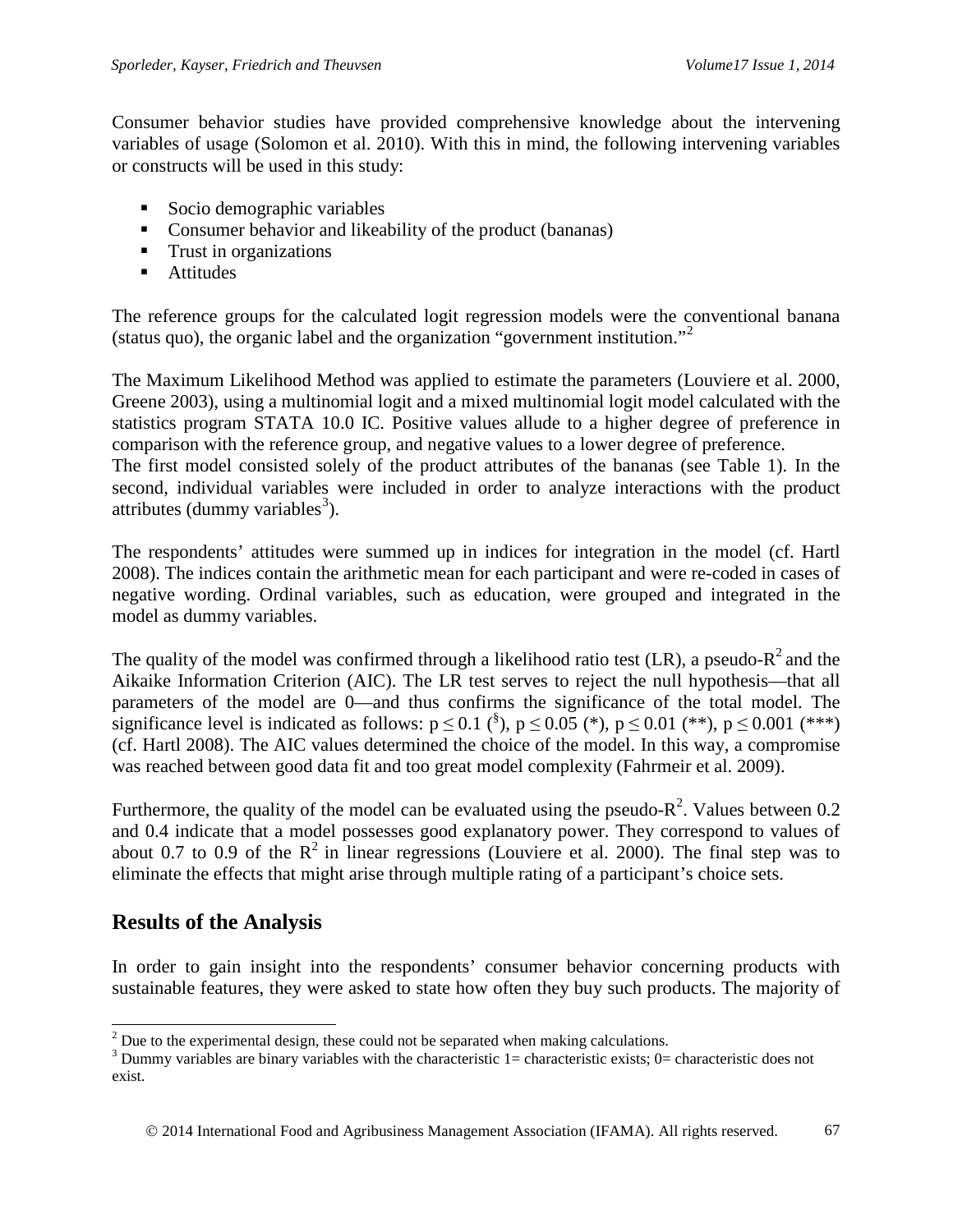respondents buy organic (66.45%) and fair traded products (58.33%) at least occasionally. The assumption that bananas are a neutral product eaten by almost all customers was confirmed; only 2.88% reported that they never eat bananas.

On the one hand, respondents declared that they prefer to buy high quality food (66.46%). On the other hand, they are very price-oriented; 68.37% stated that price is very important when shopping for groceries. Thus, prices and quality are the most important attributes in making purchase decisions in supermarkets. For the logit model, the statements concerning price and quality orientation combined in an index summing up the means of each respondent (see Appendix).

Besides other attitudes, such as attitudes towards organic or fair trade products, which are likewise included as indexes in the model (see Appendix), the respondents were asked about the general effect of labels.

As seen in Table 2 only a quarter of the respondents (25.56%) agreed that a label enables them to purchase a product that suits their wishes. Respondents were asked twice whether they believe they are able to influence production method through their consumer behavior, once before and once after the DCE. The results did not deviate markedly; before the DCE, 38.34% agreed with the statement, and afterwards 41.21% agreed.

| <b>Statements "effect of product labels"</b><br>(Agreement in $\%$ )                                                                                                              |      | 2     | 3     | 4     | 5     | Mean $(\mu)$<br><b>Standard</b><br>deviation $(\sigma)$ |
|-----------------------------------------------------------------------------------------------------------------------------------------------------------------------------------|------|-------|-------|-------|-------|---------------------------------------------------------|
| Product labels enable me to buy products<br>that were produced in accordance with<br>my wishes.                                                                                   | 9.90 | 17.89 | 46.65 | 21.73 | 3.83  | $\mu = 2.916933$<br>$\sigma$ = 0.970462                 |
| Through my choice of product, I can<br>influence production methods.                                                                                                              | 8.63 | 18.53 | 34.50 | 27.48 | 10.86 | $\mu$ = 3.134185<br>$\sigma$ = 1.107034                 |
| By purchasing foods with product labels,<br>I can influence production methods.<br>Like $\frac{1}{2}$ from $1 - \frac{1}{2}$ totally discover to $5 - \frac{1}{2}$ totally equal. | 7.99 | 12.46 | 38.34 | 29.71 | 11.50 | $\mu = 3.242812$<br>$\sigma$ = 1.070505                 |

**Table 2.** Statements on the effect of product labels (n= 313)

Likert scale from 1= totally disagree to 5= totally agree

Besides the possible effect of a label, trust and credibility are of distinct importance. In general, trust in product labels is not very pronounced ( $\mu$ = 2.62) (see Table 3); 39.3% of the respondents did not agree with this statement, whereas only 13.1% said that they trust product labels. One reason for this lack of trust might be that product labels lack credibility. In fact, 36.1% of the respondents agreed with this statement. Furthermore, there is uncertainty among consumers as to which label can be trusted; only 12.46% did not agree with this statement.

Correspondingly, trust in a product label is influenced by trust in the organization that serves as the standard setter. To test this, respondents were asked which criteria are important for them in appraising a label. As can be seen in Table 4, the standard underlying the label is regarded as more important than the standard setter.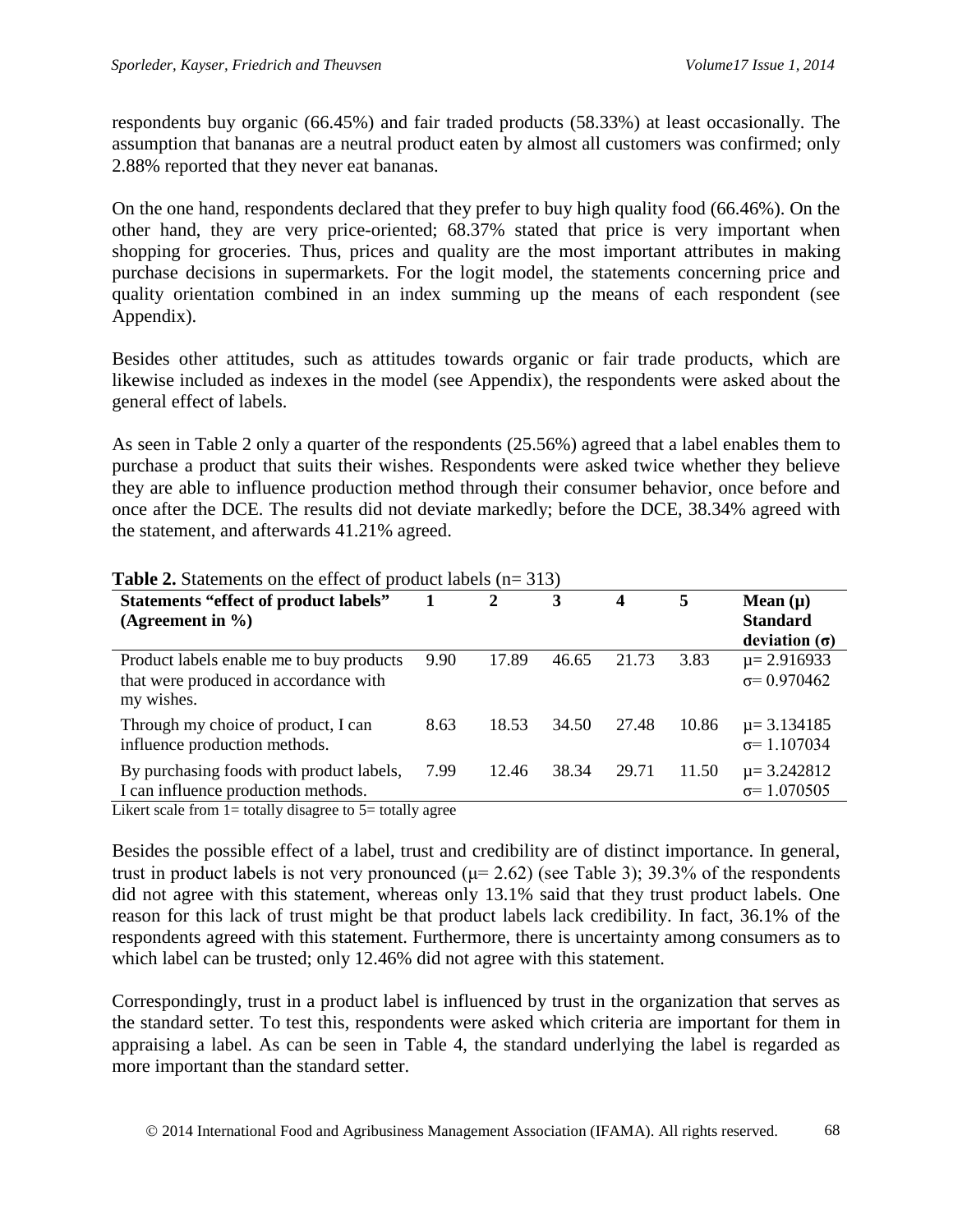|       |       |                                                                               |       | 5     | Mean $(\mu)$<br><b>Standard</b><br>deviation $(\sigma)$ |
|-------|-------|-------------------------------------------------------------------------------|-------|-------|---------------------------------------------------------|
| 13.74 | 25.56 | 47.60                                                                         | 11.18 | 1.92  | $\mu$ = 2.619808<br>$\sigma$ = 0.922923                 |
| 1.60  | 12.46 | 49.84                                                                         | 22.68 | 13.42 | $\mu$ = 2.664557<br>$\sigma$ = 0.916554                 |
| 3.51  | 8.95  | 31.95                                                                         | 36.74 | 18.85 | $\mu$ = 2.405063<br>$\sigma$ = 1.0064                   |
|       |       | Likert scale from $1$ = totally disagree to $5$ = totally agree, $*$ re-coded |       |       |                                                         |

## **Table 3.** Trust in product labels (n= 313)

**Table 4.** Importance of organization and standard for a product label (n= 313)

| <b>Statements "importance of</b><br>organization and standard for a<br>product label" (Agreement in $\%$ ) |      |       |             | $\boldsymbol{4}$ |       | Mean $(\mu)$<br><b>Standard</b><br>deviation $(\sigma)$ |
|------------------------------------------------------------------------------------------------------------|------|-------|-------------|------------------|-------|---------------------------------------------------------|
| The organization that awards the label                                                                     | 8.63 | 10.22 | 27.48 38.34 |                  | 15.34 | $\mu$ = 3.415335                                        |
|                                                                                                            |      |       |             |                  |       | $\sigma$ = 1.129452                                     |
| The standards certified by the label                                                                       | 6.71 | 3.83  | 21.09       | 44.41            | 23.96 | $\mu$ = 3.750799                                        |
|                                                                                                            |      |       |             |                  |       | $\sigma$ = 1.072025                                     |

Likert scale from  $1=$  totally disagree to  $5=$  totally agree

Concerning the so-called "label flood," Table 5 shows that 68.06% of the respondents believed there are too many different labels. When asked if two or more labels indicate a good product safely produced, the majority (42.17%) were uncertain and only 12.78% agreed with this statement. Also, when asked whether they can differentiate between environmentally friendly and environmentally harmful products, the respondents showed uncertainty. Here, only 21.4% agreed with the statement.

| <b>Statements "number of labels on</b><br>a product" (Agreement in $\%$ )                                       |       | $\mathbf{2}$ | 3     | 4     | 5     | Mean $(\mu)$<br><b>Standard</b><br>deviation $(\sigma)$ |
|-----------------------------------------------------------------------------------------------------------------|-------|--------------|-------|-------|-------|---------------------------------------------------------|
| There are too many different<br>product labels.                                                                 | 2.88  | 4.47         | 24.60 | 40.26 | 27.80 | $\mu$ = 3.85623<br>$\sigma$ = 0.971601                  |
| Two labels on one product indicate<br>a good product/safe production<br>methods.*                               | 15.02 | 30.03        | 42.17 | 10.86 | 1.92  | $\mu$ = 3.439873<br>$\sigma$ = 0.947820                 |
| I can differentiate between<br>environmentally friendly and<br>environmentally harmful products<br>in the shop. | 7.35  | 22.04        | 49.20 | 15.97 | 5.43  | $\mu = 2.900958$<br>$\sigma$ = 0.940420                 |

#### **Table 5.** Number of labels on a product (n= 313)

Likert scale from  $1=$  totally disagree to  $5=$  totally agree,  $*$  re-coded

Besides these assessments, our study emphasized the logit model, which was calculated on the basis of the DCE. The results are presented in Table 6.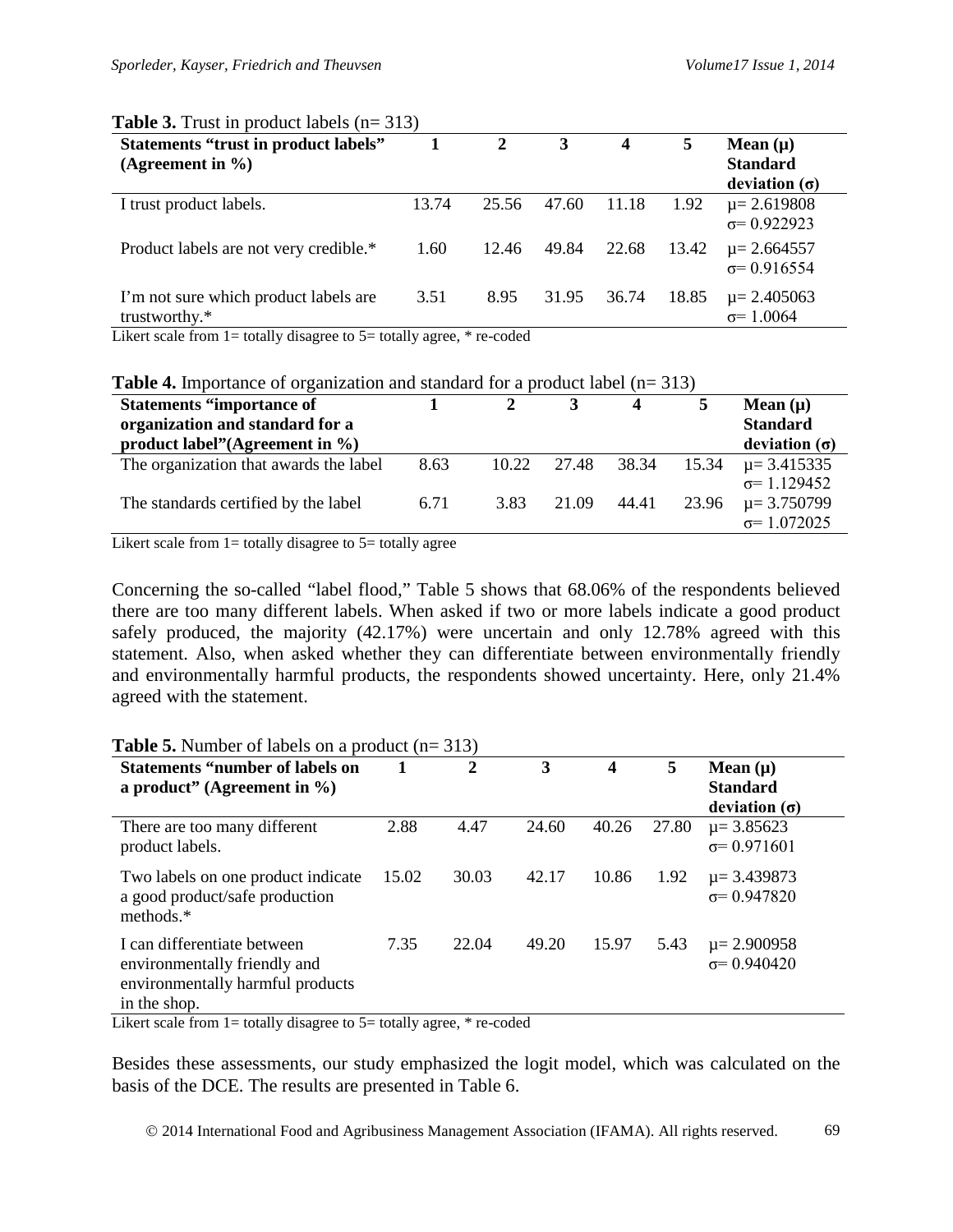|                                                              | <b>Variables</b>        | <b>Basic Model</b> | <b>Model 1</b>             | Model $2(3)$                   |
|--------------------------------------------------------------|-------------------------|--------------------|----------------------------|--------------------------------|
|                                                              | y2                      | 1.104265***        | $-3.173118***$             | $-3.10453***$ (***)            |
|                                                              | y3                      | 0.4786202***       | $-1.500826*$               | $-1.478562*$                   |
| & ASC                                                        | z2                      | $-0.2174748$ ***   | $-2.081752***$             | $-2.223213***$ (***)           |
| Attributes                                                   | z3                      | 0.3178736***       | $-3.326333***$             | $-3.390993***$ (***)           |
|                                                              | Prices                  | $-1.697908***$     | $-1.599455***$             | $-1.598599***$ (***)           |
|                                                              | y2*IndPriceorient       |                    | $-0.2698215**$             | $-0.2726883**({}^{s})$         |
|                                                              | y3*IndPriceorient       |                    | $-0.4940081***$            | $-0.4894604***$ (**)           |
|                                                              | z2*trust2               |                    | 0.528817***                | $0.5332045***$ (***)           |
|                                                              | z3*trust3               |                    | 0.5199108***               | $0.5174342***$ (***)           |
|                                                              | z2*trust3               |                    | 0.0780528                  | 0.0708152                      |
|                                                              | z3*trust2               |                    | $-0.0699107$               | $-0.0695159$                   |
|                                                              | y2*banan                |                    | 0.1166092 <sup>8</sup>     | 0.1165766*                     |
|                                                              | y3*banan                |                    | 0.1814956**                | 0.1842293**                    |
|                                                              | z3*educate              |                    | 0.4178934***               | $0.4167834***$ (*)             |
|                                                              | z2*educate              |                    | 0.0192769                  | 0.0191605                      |
|                                                              | y2*educate              |                    | 0.3565318**                | $0.368071**$ <sup>(\$)</sup>   |
|                                                              | y3*educate              |                    | $0.2447553$ <sup>\$</sup>  | 0.2414211 <sup>§</sup>         |
|                                                              | z2*IndQuality           |                    | 0.0456259                  | 0.0736657                      |
| Interactions of attributes and individual specific variables | z3*IndQuality           |                    | 0.4397429***               | $0.4612168***$ (**)            |
|                                                              | y3*IndFair              |                    | 0.3887131***               | $0.4048309***(*)$              |
|                                                              | y2*IndFair              |                    | 0.7457323***               | $0.759087***$ (***)            |
|                                                              | y2*age                  |                    | $-0.0136134***$            | $-0.0130587**({}^{s})$         |
|                                                              | y3*age                  |                    | $-0.0136836**$             | $-0.0137834**$ <sup>(\$)</sup> |
|                                                              | y2*IndSust              |                    | 0.8551294***               | $0.8770411***$ (***)           |
|                                                              | y3*IndSust              |                    | 0.8393029***               | $0.8533328***$ (***)           |
|                                                              | y3*IndCO2               |                    | $-0.0217103$               | $-0.0181785$                   |
|                                                              | y2*IndCO2               |                    | 0.2494453*                 | 0.2548839*                     |
|                                                              | y3*IndEco               |                    | $-0.1321536$               | $-0.1023158$                   |
|                                                              | y2*IndEco               |                    | $-0.2457381$ <sup>\$</sup> | $-0.2209696$ <sup>§</sup>      |
|                                                              | z3*banan                |                    | 0.0019334                  |                                |
|                                                              | z2*banan                |                    | $-0.0120621$               |                                |
| iables without                                               | y3*IndQuality           |                    | 0.0833342                  |                                |
|                                                              | y2*IndQuality           |                    | 0.1024831                  |                                |
| influence                                                    | y3*child                |                    | 0.0642344                  |                                |
|                                                              | y2*child                |                    | $-0.0776101$               |                                |
| ${\bf \rm v}_{\rm ar}$                                       | $y3*sex$                |                    | $-0.1655631$               |                                |
|                                                              | $y2*sex$                |                    | $-0.1259302$               |                                |
|                                                              | N(n)                    | 11268 (313)        | 11160 (310)                | 11160 (310)                    |
|                                                              | ${\rm LR~Chi}^2$        | 584.73             | 1657.23                    | $1650.25(^4)$                  |
| criterion<br>Quality                                         | Prob > Chi <sup>2</sup> | 0.0000             | 0,0000                     | 0.0000                         |
|                                                              | Pseudo- $R^2$           | 0.0749             | 0.2142                     | 0.2137                         |
|                                                              | Log Likelihood          | $-3,612.8257$      | $-3,039.1466$              | $-3,041.0943$                  |
|                                                              | <b>AIC</b>              | 7,235.651          | 6,152.293                  | 6,140.189                      |

Table 6. Estimation model for the analysis of preference

Significance level = \*\*\*: 99.9% \*\*: 99% \*: 95% <sup>§</sup>: 90% (cf. Hartl 2008), explanations of the variables see A1

<span id="page-11-0"></span> $4$  Wald Test (465.67) for Model 3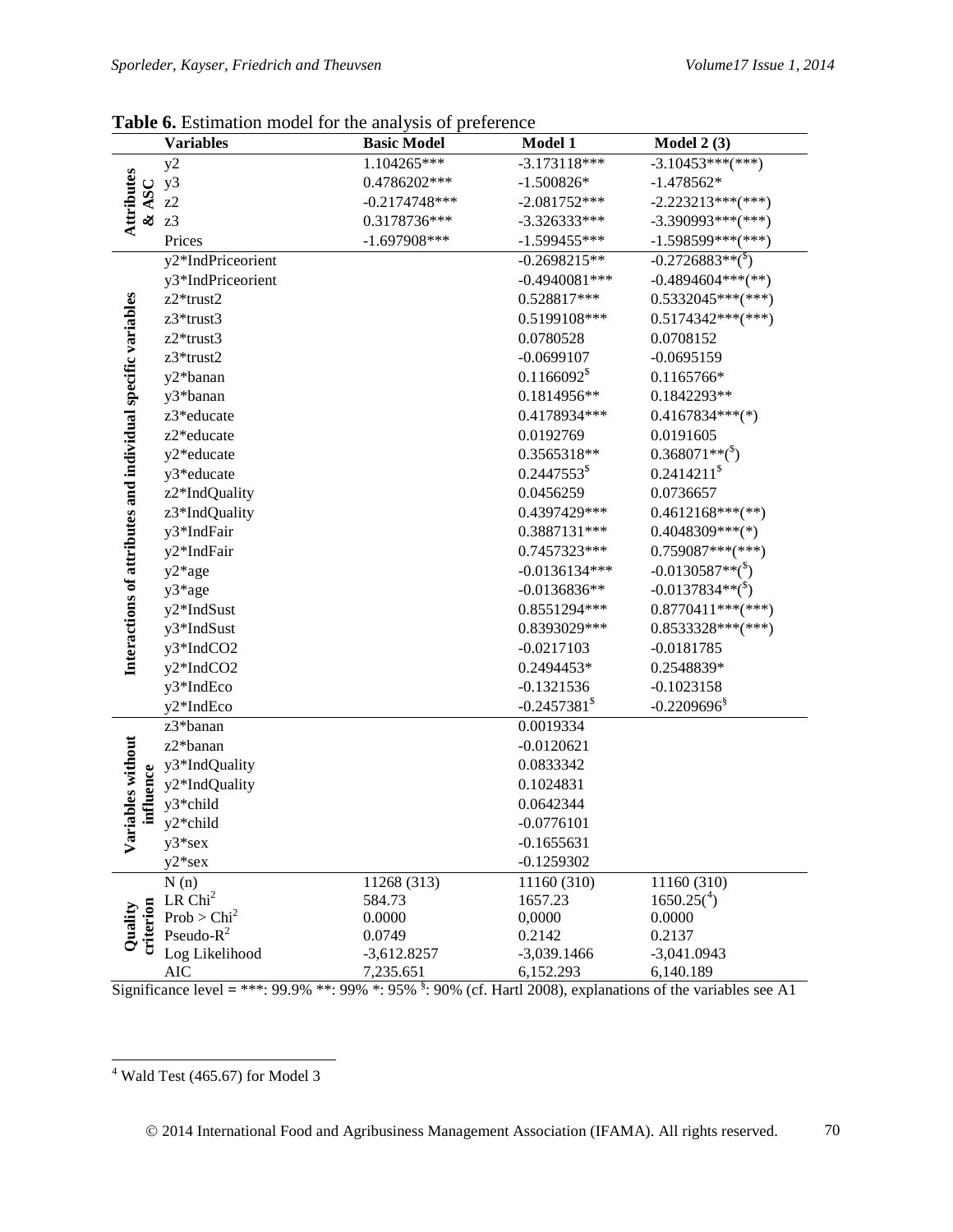Concerning the sustainability of production quality, it was determined in the basic model that the consumer recognizes that organic and fair trade labels make a positive contribution  $(1.104265***)$ , as does the organic & fair trade & carbon neutral label  $(0.4786202***)$ . Interestingly, for the hypothetical sustainability label, this recognition is somewhat less pronounced than for the organic & fair trade labels. In comparison with governmental certification or no certification at all, the test persons saw a positive contribution in certification by an independent organization (0.3178736\*\*\*). Labels given by the supermarket itself lowered preference for bananas (-0.2174748\*\*\*). The test persons' interest in the bananas also decreased with rising prices (-1.697908\*\*\*). All variables specific to the product have a highly significant influence on the preferences of the consumers.

With regard to statistical calculation, the explanatory power of the multinomial model is relatively small (pseudo  $R^2 = 0.0749$ ); the variables considered did not adequately explain the preferences of the test persons. Therefore, the model was expanded to include the previously introduced intervening variables (Model 1). Also, their influence on the preference was researched using a mixed multinomial logit model. In this expanded model, few variables are included that do not exert an influence (are not significant). To find an optimal model, the AIC was applied. Stepwise regression was used to find the best compromise between the number of variables in the model and the quality criterion of the model. However, in order to better interpret the data, several insignificant variables are included in Model 2 (e.g., z2\*trust3).

To lower the number of respondents required, every respondent had to make nine choices. This can lead to over dispersion, which is why we calculated Model 3. In comparison to Model 2, only standard deviations are higher. Including the intervening variables improved the performance of the model to very good (pseudo  $R^2$ : 0.2137).

In general, the positive contribution of the sustainable production qualities can be tied to the following personal characteristics (cf. Model 3):

## *Sociodemographic Variables*

Younger test persons have a greater preference for the production qualities labeled organic & fair trade and organic & fair trade & carbon neutral. Educational level influences not only the usefulness of the production quality but also the usefulness of the organization. The preference for sustainable production qualities is positively influenced by a higher level of education (trade school or college preparatory school). A higher level of education likewise increases the perceived usefulness of the independent organization as the organization of certification. Educational level did not have a perceptible effect in connection with the supermarket labels.

## *Consumer Behavior and Likeability of the Product (Bananas)*

The consumer behavior of the test persons significantly influenced preference for sustainable process qualities and the certifying organizations. A strong price orientation results in a smaller preference for sustainable production qualities in comparison with conventional and organic production, whereby this is more strongly seen with the sustainability label. Quality orientation exerts no influence on preference with regard to the sustainability of production qualities,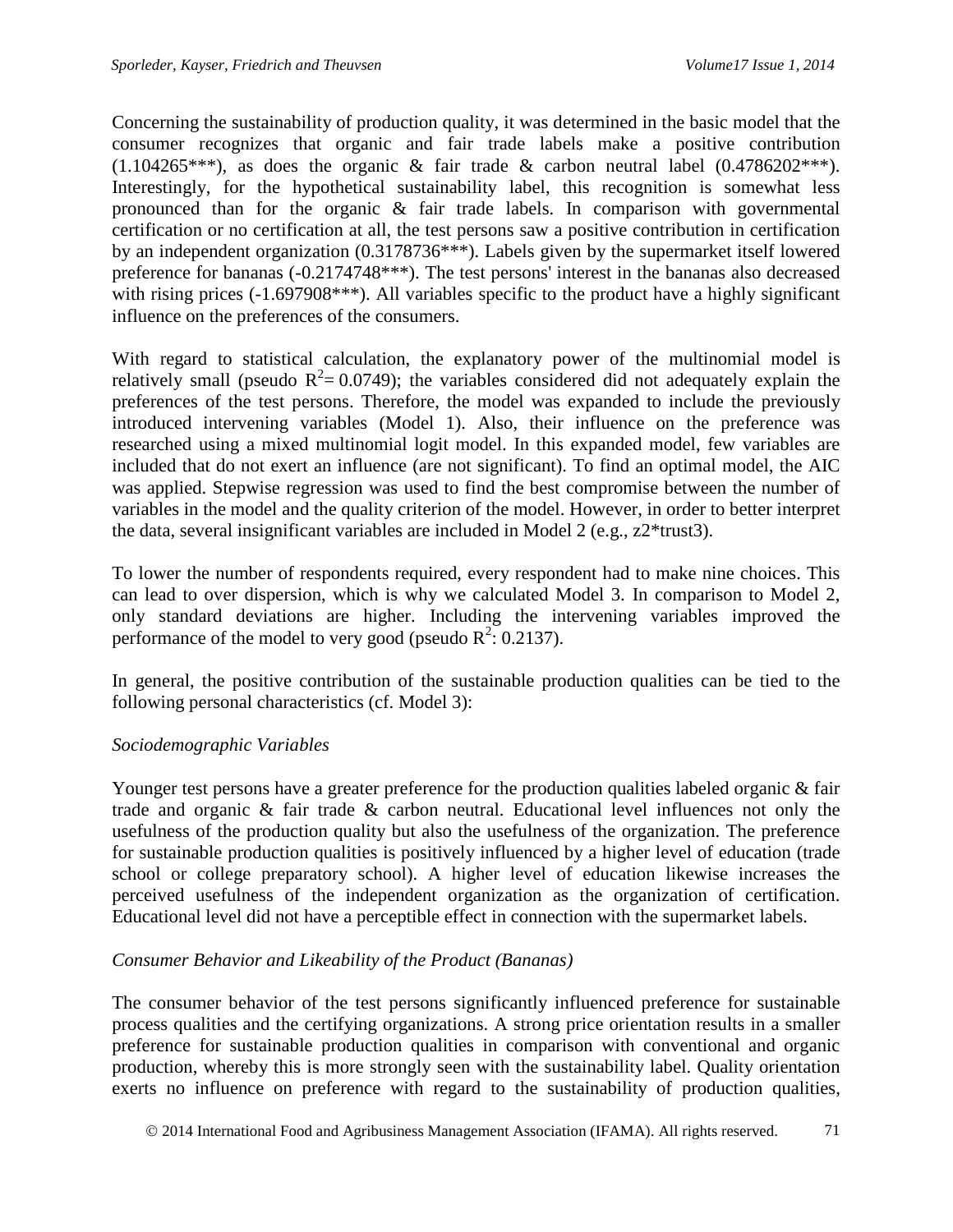although it does influence the perceived usefulness of the organization. The greater the test person's orientation to quality, the greater the perceived usefulness of an independent organization for certification. In contrast, a strong quality orientation exerts no influence on the preference for supermarkets as the organization of certification. Concerning the usefulness of production qualities, this is a significant positive parameter for test persons who especially like bananas, whereas the value of the label organic & fair trade & carbon neutral is somewhat greater.

## *Trust in Organizations*

Furthermore, the model measured significant influences for attitudes and trust in the organization. The more the test persons trust the supermarkets to provide reliable information regarding the production of foodstuffs, the higher the supermarkets rate in their positive usefulness as organizations for certification when compared to governmental institutions or "no organization", as in conventional production quality.

## *Attitudes*

The test persons perceived sustainable production qualities as increasingly more useful in direct relation to the degree that they were fair trade products. The effect of this production quality was observed for organic & fair trade products even more than for organic & fair trade & carbon neutral products. As expected, the positive response to sustainable production also exerted a positive influence on the perceived usefulness of sustainable production qualities in comparison to the reference. This effect was observed somewhat more with the organic & fair trade & carbon neutral production quality. The usefulness of the organic & fair trade & carbon neutral production quality was not significantly influenced by attitude towards environmentally friendly products.

# **Discussion**

In general, we found that a sustainability label significantly positively influences consumer preferences for sustainably produced bananas. This is in keeping with earlier findings regarding sustainable production and the general trend towards "green consumption" observed by Gilg et al. (2005).

It is striking that the hypothetical sustainability label combining the current existing process qualities on the market for bananas (organic production, fair trade and carbon neutrality) makes a less positive contribution to consumers' choice than an organic & fair trade label. This might be related to the fact that the majority of the recipients feel that there are too many labels on the market, whereas they are uncertain whether more labels on a product indicate a healthy and safely produced food product.

In view of this consumer uncertainty, the observed importance of trust in the standard setter might be a helpful indicator. As seen in the results, consumers are also uncertain which label can be trusted. Therefore, the standard underlying a label is more important than the organization that awarded it. In the DCE it then became clear that there was a positive impact on the respondents'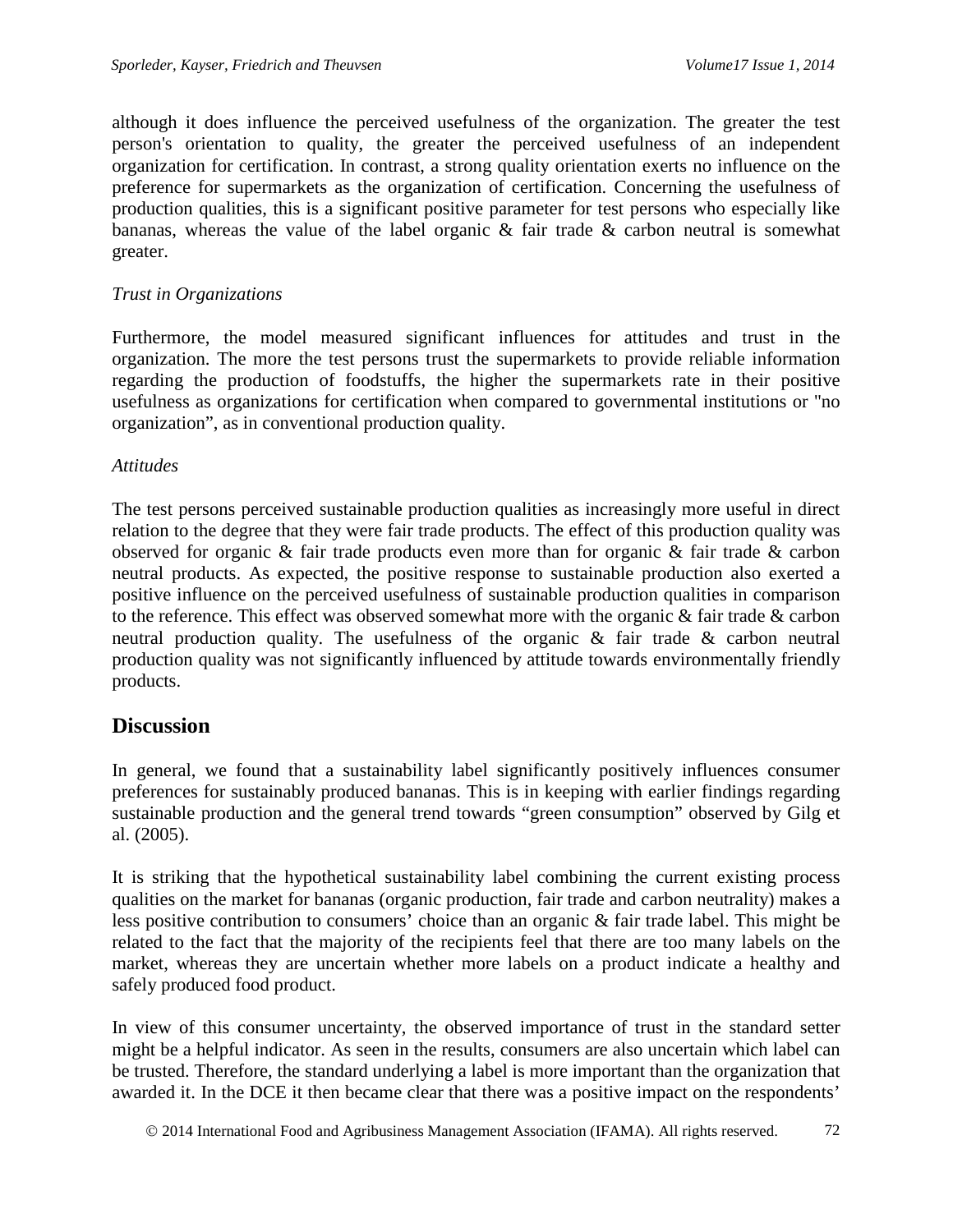purchase behavior when certification was awarded by an independent organization as compared to governmental certification or no certification at all. Labels given by the supermarket itself actually lowered the preference for the bananas with those labels. However, the more the test persons generally trusted in supermarkets to provide reliable information about the production of the food they sell, the more positively they were ranked in their usefulness as a certifying organization. The importance of trust observed in this study confirms earlier findings, (cf. Innes [2008] or Lehnert [2009]). Likewise, the high significance of the standard setter as revealed by Sirieix et al. (2011) and Teisl et al. (2002) is confirmed. Similarly, as also documented by Roehr et al. (2005), independent standard setters are assigned the highest credibility in the present study. The findings also particularly correlate with the results of Sirieix et al. (2011), who found that the supermarket chain Tesco was liked less as a certifier than an independent organization. Regarding the impact of product price, Lehnert (2009) found that people who are price oriented have a lower preference for ethical products in comparison with people who are more quality oriented. In the basic model of the DCE, price has the highest impact in this study. Thus, a higher price leads to a decreased interest in the bananas being offered. Even though the respondents stated that they prefer to buy high quality food, price orientation plays the greater role in the present study, as the quality orientation affects only the perceived usefulness of an independent organization for certification.

Concerning socio demographic variables, which were shown to have a significant influence in the DCE, it can be stated that younger test persons show a greater preference for sustainable production qualities. In the existing literature, age is often related to income. Borgstedt et al. (2010), for example, discovered that younger people with lower incomes only rarely purchase environmentally friendly products. However, this effect couldn't be tested in the present study due to missing values.

Unlike de Pelsmacker et al. (2005) who did not detect a correlation between consumer preferences and educational level, this study revealed that a higher level of education does indeed influence the perceived usefulness of production qualities as well as that of an independent organization as standard setter.

In addition, the impact of the likeability of a product or the intensity of consumption analyzed by de Pelsmacker et al. (2005) was confirmed in this study. Correspondingly, just as Tonsor and Shupp (2009) found that people who eat apples were often more willing than others to pay more for sustainably produced apples, this study revealed that the usefulness of production qualities was a significant positive parameter for respondents who particularly like bananas.

An especially interesting result of this study is that the fair trade certification seems to be a very important sustainable production quality. Since this study used bananas as a research object, this finding might be the result of media reports on the labor conditions of banana farmers.

# **Conclusions and Limitations**

Even though sustainability is an omnipresent factor in all industries, very little research has been done in the area of fruits and vegetables in Europe (Moser et al. 2011). In the case of bananas, our results show that there is interest in more production information than is divulged by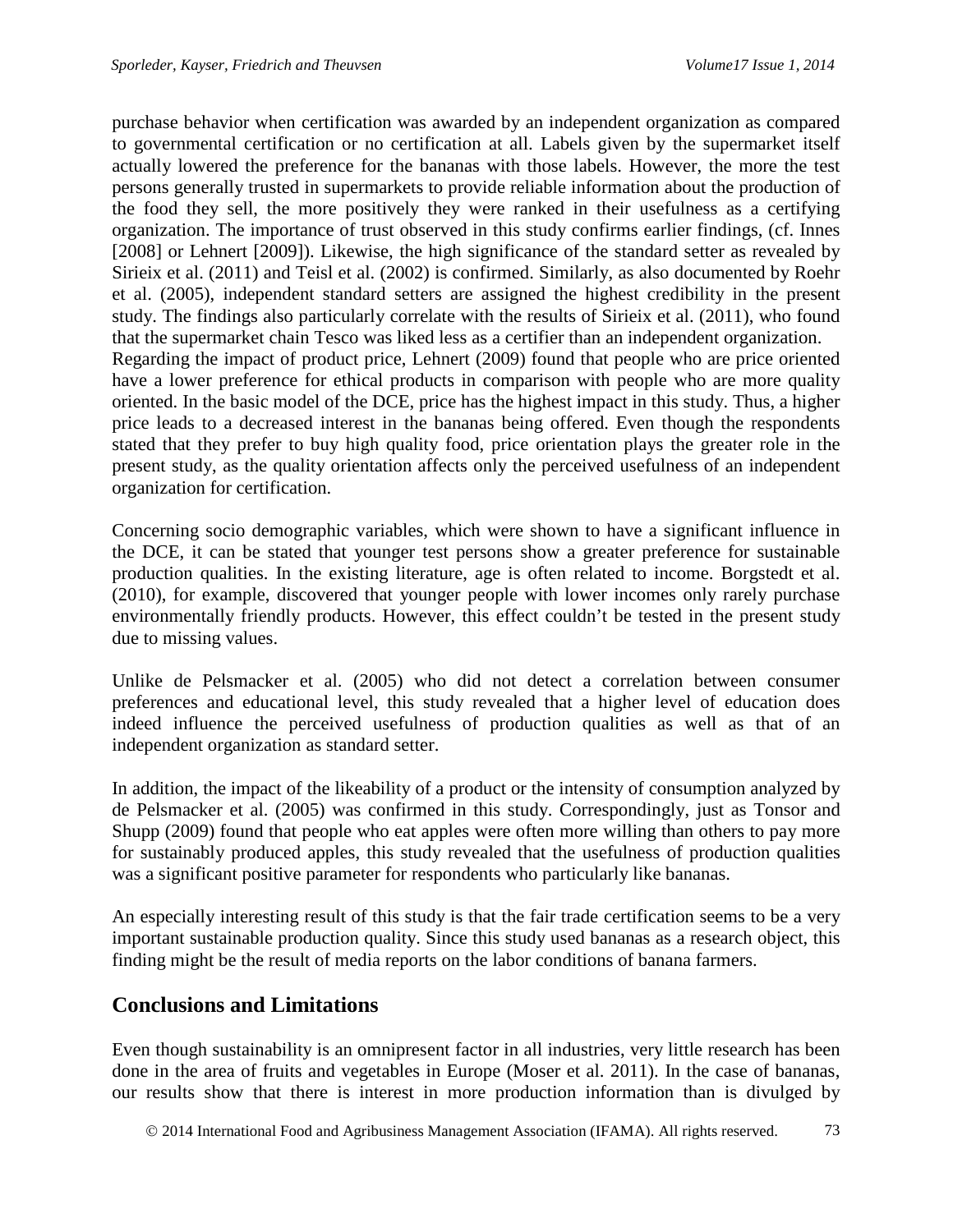conventional and government-regulated organic certification. For enterprises involved in the supply chains, it follows that they should increase their supply of products that would meet this need. However, the variables specific to individuals continue to exert a great influence on preferences for sustainable production qualities. Therefore, a detailed analysis of the specific target group is essential.

Contrary to expectations, the hypothetical label (organic  $\&$  fair trade  $\&$  carbon neutral) was only accepted with reservations. This may have been due to the high profile of the organic & fair trade label or to the complexity and abstraction of information behind the organic & fair trade & carbon neutral label. This was also seen in observations of test persons with a positive attitude towards environmentally friendly products. Therefore, due to the complexity of the label, there seems to be a need for further information. The term "sustainability" is already interpreted so heterogeneously that consumers can hardly avoid being confused by it. Likewise, the possibility of simplification throughout the market, with its various labels, should be considered. As our results indicated, the "overload" from the many diverse labels and standard-setting organizations leads to uncertainty on the part of consumers and may cause reluctance.

Regarding the standard setter, it is clear that trust plays an important role in consumer preferences. Organizations that want to establish sustainability labels would therefore do well to pay particular attention to the role of consumer trust. Cooperation with NGOs, which are more credible for consumers (Moser et al. 2011 ct. Roehr et al. 2005), might overcome this problem to a certain degree. In this context, the criteria on which the given standard is based are of particular importance. Attempting to improve image through "greenwashing" appears ineffectual and, in fact, will (sooner or later) have the opposite effect (cf. Sirieix et al. 2011).

Even though this study was based on well-founded data, it is limited by the fact that the sample is a convenience sample. Moreover, the social expectancy effect might have led to deviations from the true results, especially since this study examined social and ecological factors.

Regarding the research design, it must be noted that a DCE tries to simulate a real purchase decision. In fact, at the real point of sale, a lot of additional factors play a role, such as the appearance of the product and the consumer's buying habits.

All in all, further research is needed that focuses on the suitability of scientific research for practical application in order to derive reliable information about consumer preferences and purchase behavior concerning sustainably produced food.

# **References**

Agrarmarkt-Informations-Gesellschaft (AMI). 2010. *AMI Marktbilanz Obst 2011*. Bonn: AMI.

Akerlof, G. A. 1970. The market for 'lemons': quality uncertainty and the market mechanism. *Quarterly Journal of Economics* 84 (3): 488-500.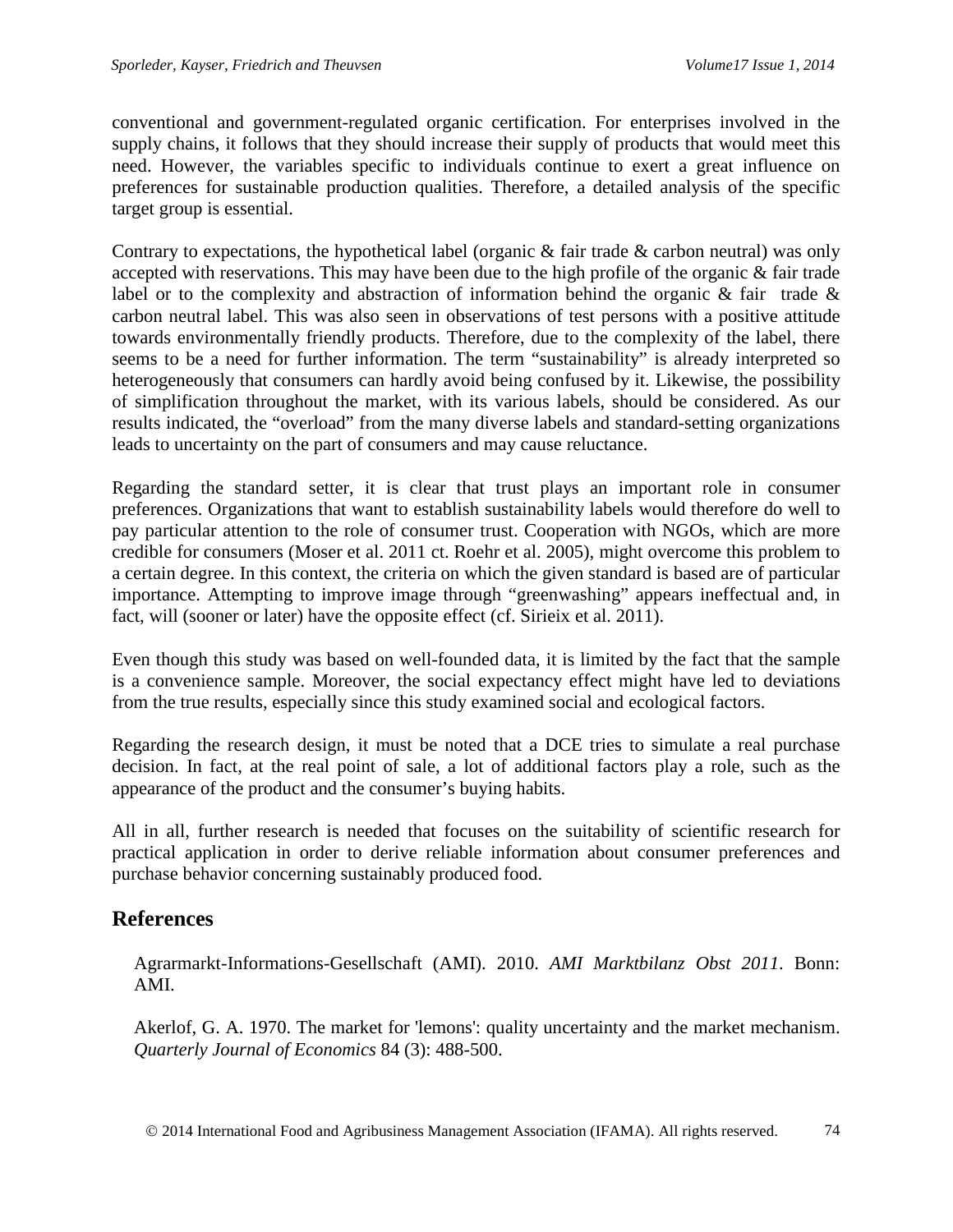- Allen, P., D. van Dusen, J. Lundy and S. Gliessman. 1999. Integrating social, environmental and economic issues in sustainable agriculture. *American Journal of Alternative Agriculture* 6 (1): 34-39.
- Ashok, K., W. R. Dillon and S. Yuan. 2002. Extending discrete choice models to incorporate attitudinal and other latent variables. *Journal of Marketing Research* 39 (1): 31-46.
- Auspurg, K. and U. Liebe. 2011. Choice-Experimente und die Messung von Handlungsentscheidungen in der Soziologie. *Koelner Zeitschrift fuer Soziologie und Sozialpsychologie* 63: 301-314.
- Borgstedt, S., T. Christ and F. Reusswig. 2010. *Umweltbewusstsein in Deutschland 2010: Ergebnisse einer repraesentativen Bevoelkerungsumfrage*. Berlin: UBA & BMU.
- Breitschuh, G. 2003. Indikatorsystem zur einzelbetrieblichen Analyse und Bewertung der Nachhaltigkeit landwirtschaftlicher Unternehmen. In *Nachhaltige Agrar- und Ernaehrungswirtschaft: Herausforderungen und Chancen in der Wertschoepfungskette*, edited by Bund fuer Lebensmittelrecht und Lebensmittelkunde, 79-90. Berlin.
- Christen, O. and Z. Halloran-Wietzholtz. 2002. *Indikatoren fuer eine nachhaltige Entwicklung der Landwirtschaft*. Bonn: Institut fuer Landwirtschaft und Umwelt (3).
- Codron, J.-M. and E. Giraud-Héraud. 2005. Minimum quality standard, premium private labels, and European meat and fresh produce retailing. *Food Policy* 30 (3): 270-283.
- Darby, M. R. and E. Karni. 1973. Free competition and the optimal amount of fraud. *The Journal of Law and Economics* 16 (1): 67-88.
- de Pelsmacker, P., W. Janssens, E. Sterckx and C. Mielants. 2005. Consumer preferences for the marketing of ethically labeled coffee. *International Marketing Review* 22 (5): 512-530.
- Discherl, C. 2005. Landwirtschaftliche Unternehmensethik. In *Nachhaltigkeit und Ernaehrung*, edited by K.-M. Brunner and G. U. Schoenberger, 67-92. Frankfurt/Main: Campus.
- Eberle, U., A. Spiller, T. Becker, A. Heissenhuber, I.-U. Leonhaeuser and A. Sundrum. 2011. *Politikstrategie Food Labelling*. http://www.bmelv.de/SharedDocs/Downloads/ Ministerium/ Beiraete/Verbraucherpolitik/2011\_10\_PolitikstrategieFoodLabelling.pdf;jsessionid =1718BC1FED6504A5600BD355BF02263E.2\_ cid252?\_\_blob=publicationFile [accessed February 23, 2012].
- Empacher, C. and D. Hayn. 2005. Ernaehrungsstile und Nachhaltigkeit im Alltag. In *Nachhaltigkeit und Ernaehrung*, edited by K.-M. Brunner and G. U. Schoeneberger, 222-239. Frankfurt/Main: Campus.
- Enquete Commission. 1994*. Schutz der gruenen Erde: Klimaschutz durch umweltgerechte Landwirtschaft und Erhalt der Waelder*. Bonn: Economia-Verlag.

2014 International Food and Agribusiness Management Association (IFAMA). All rights reserved. 75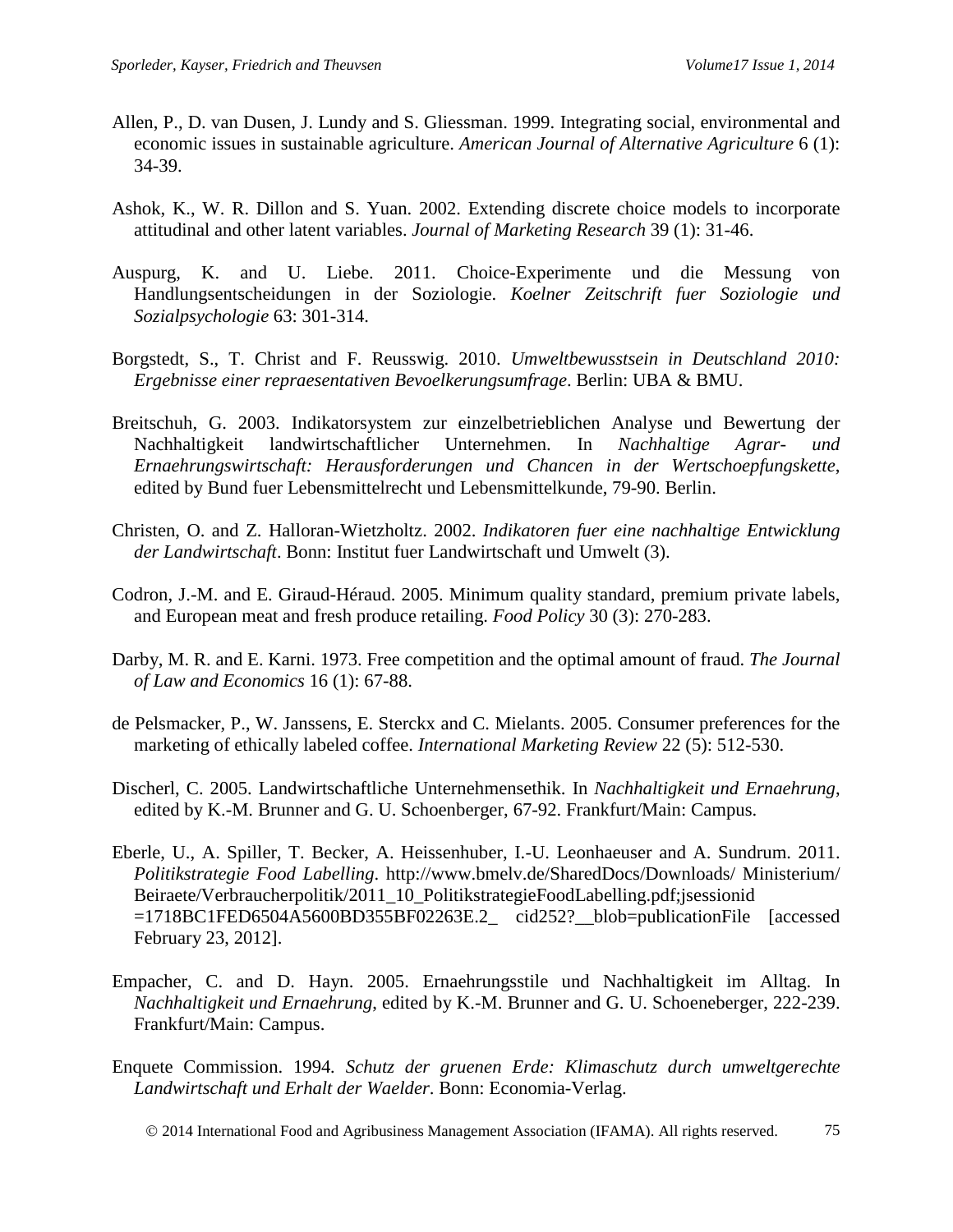- Esty, D. C., M. A. Levy, T. Srebotnjak and A. de Sherbinin. 2005. *Environmental sustainability index. Benchmarking national environmental stewardship*. Yale Center for Environmental Law and Policy. New Haven: Yale University.
- European Commission. 2001. *Ein Konzept fuer Indikatoren der wirtschaftlichen und sozialen Dimensionen einer nachhaltigen Landwirtschaft und Entwicklung des laendlichen Raums*. Generaldirektion Landwirtschaft, Bruessel.
- Fahrmeier, L., T. Kneib, and S. Lang. 2009. *Regression: Modelle, Methoden und Anwendungen*. Berlin: Springer.
- Gawron, J.-C. and L. Theuvsen. 2008. Certification schemes in the European agrifood sector: overview and opportunities for Central and Eastern Europe. *Conference Proceedings IAMO Forum June 25th to 2th, 2008 Halle (Saale)*.
- Gil, J., A. Gracia and M. Sánchez. 2000. Market segmentation and willingness to pay for organic products in Spain. *International Food and Agribusiness Management Review* 3(2): 207-226.
- Gilg, A., S. Barr and N. Ford. 2005. Green consumption or sustainable lifestyles? Identifying the sustainable consumer. *Futures* 37 (6): 481-504.
- Gracia, A. and T. de Magistris. 2008. The demand for organic foods in the south of Italy: A discrete choice model. *Food Policy* 33 (5): 386-396.
- Greene, W. H. 2003*. Econometric Analysis*. Upper Saddle River, NJ: Prentice Hall.
- Gupta, S. and D. T. Ogden. 2006. *The attitude-behaviour gap in environmental consumerism*. Paper presented at the 29th annual meeting of the Association of Pennsylvania University Business and Economics Faculty (APUBEF), State College Pennsylvania.
- Hahn, C. 1997. *Conjoint- und Discrete-Choice-Analyse als Verfahren zur Abbildung von Praeferenzstrukturen und Produktauswahlentscheidungen. Ein theoretischer und computergestuetzter empirischer Vergleich*. Betriebswirtschaftliche Schriftenreihe 80.
- Hartl, J. 2008. *Die Nachfrage nach genetisch veraenderten Lebensmitteln: Anwendung neuerer Entwicklungen der Discrete-Choice-Analyse zur Bewertung genetisch veraenderter Lebensmittel mit Output-Traits*. Frankfurt am Main: DLG-Verlag.
- Henson, S. and T. Reardon. 2005. Private agri-food standards: implications for food policy and the agri-food system. *Food Policy* 30 (3): 241-253.
- Hobbs, J. E. 2010. Public and private standards for food safety and quality: international trade implications. *The Estey Centre Journal of International Law and Trade Policy* 11 (1): 136- 152.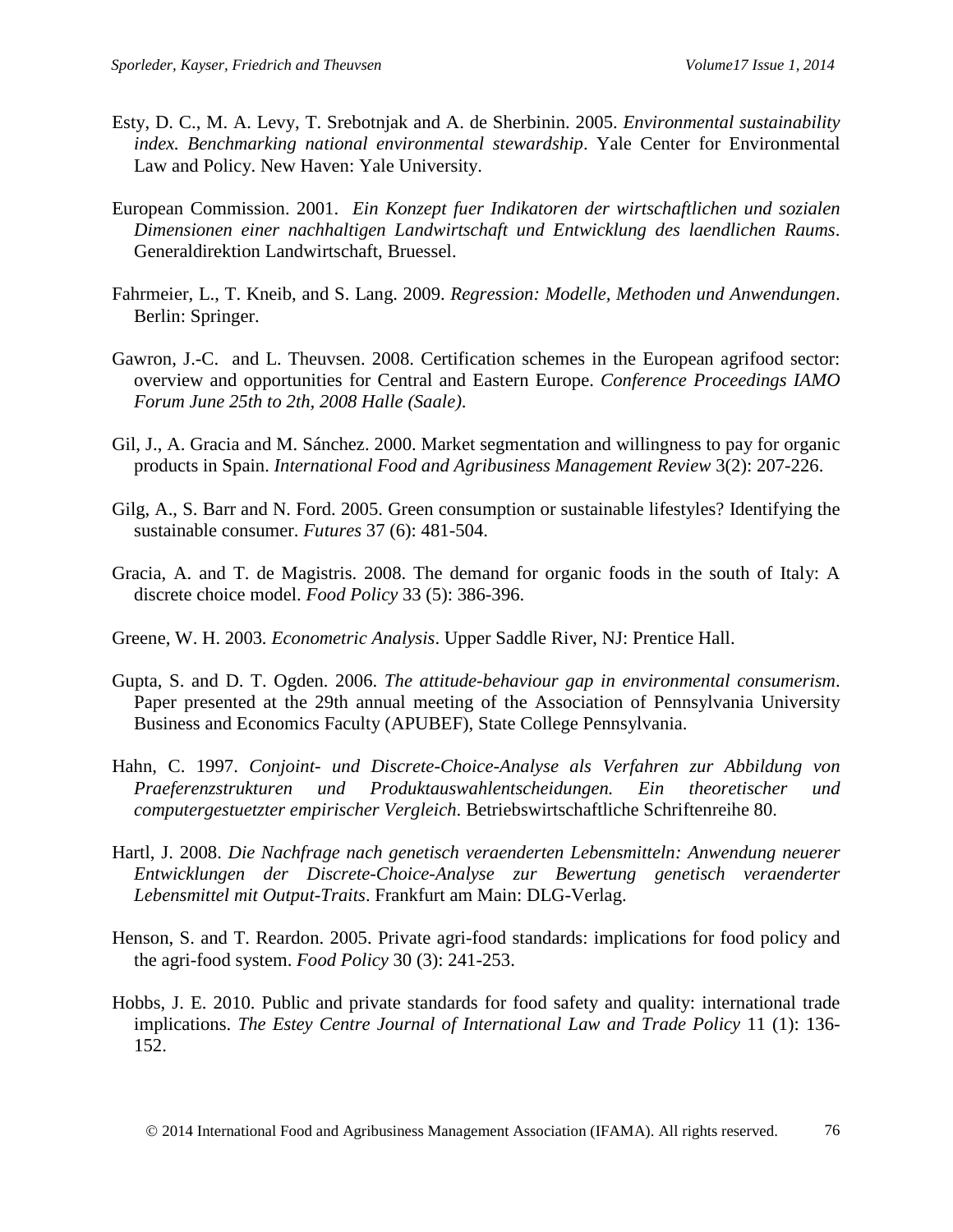- Huelsbergen, K.-J. 2003. *Entwicklung und Anwendung eines Bilanzierungsmodells zur Bewertung der Nachhaltigkeit landwirtschaftlicher Systeme*. Aachen: Shaker Verlag.
- Innes, B. 2008. *Assuring production-derived quality in Canadian food markets*. http://library2.usak.ca/theses/available/etd-01022009-193201/ [accessed March 3, 2012].
- Institut der deutschen Wirtschaft Koeln. 2011. Das Gewissen isst mit. *iw-dienst - Informationen aus dem Institut der deutschen Wirtschaft Koeln* 37 (40): 4-5.
- Jaffe, S. and S. Henson. 2004. *Standards and agro-food exports from developing countries: rebalancing the debate.* Washington, DC: World Bank.
- Jensen, K. K. and P. Sandoe. 2002. Food safety and ethics: The interplay between science and values. *Journal of Agricultural and Environmental Ethics* 15 (3): 245-253.
- Kollmuss, A. and J. Agyeman. 2002. Mind the gap: Why do people act environmentally and what are the barriers to pro-environmental behaviour? *Environmental Education Research* 8 (3): 239-260.
- Korczak, D. 2002. *Nachhaltigkeitsindikatoren-Systeme im Vergleich*. http://www.gpf.com/de/pdf/ak\_nachh.pdf [accessed August 8, 2013].
- Lehnert, M. 2009. *Praeferenzanalyse ethischer Produkte: Eine verhaltenswissenschaftliche Analyse am Beispiel von Bio und Fairtrade*. Hamburg: Dr. Kovac.
- Littig, B. and F. Griessler. 2004. *Soziale Nachhaltigkeit. Informationen zur Umweltpolitik.* Vienna: Bundeskammer fuer Arbeiter und Angestellte.
- Lockshin, L., W. Jarvis, F. d'Hauteville and J.-P. Perrouty. 2006. Using simulations from discrete choice experiments to measure consumer sensitivity to brand, region, price, and awards in wine choice. *Food Quality and Preference* 17 (3-4): 166-178.
- Loureiro, M. L. and W. L. Umberger. 2007. A choice experiment model for beef: What US consumer responses tell us about relative preferences for food safety, country-of-origin labeling and traceability. *Food Policy* 32 (4): 496-514.
- Louviere, J. J., D. A. Hensher and J. D. Swait. 2000. *Stated choice methods: analysis and application*. Cambridge: Cambridge University Press.
- Luetke Entrup, N. 1999. *Agenda 21 - Nachhaltige Entwicklung und intensive Landwirtschaft sind kein Widerspruch*. 3. Suedharz-Symposium June, 11./12. 1999, Sundhausen. http://www.karstwanderweg.de/sympo/3/entrup/index.htm [accessed August 8, 2013].
- Midmore, P., S. Naspetti, A.-M. Sherwood, D. Vairo, M. Wier and R. Zanoli. 2005. *Consumers attitudes to quality and safety of organic and low-input foods: A review*. QLIF-Projekt No.FP6-FOOD-CT-2003-506358.

2014 International Food and Agribusiness Management Association (IFAMA). All rights reserved. 77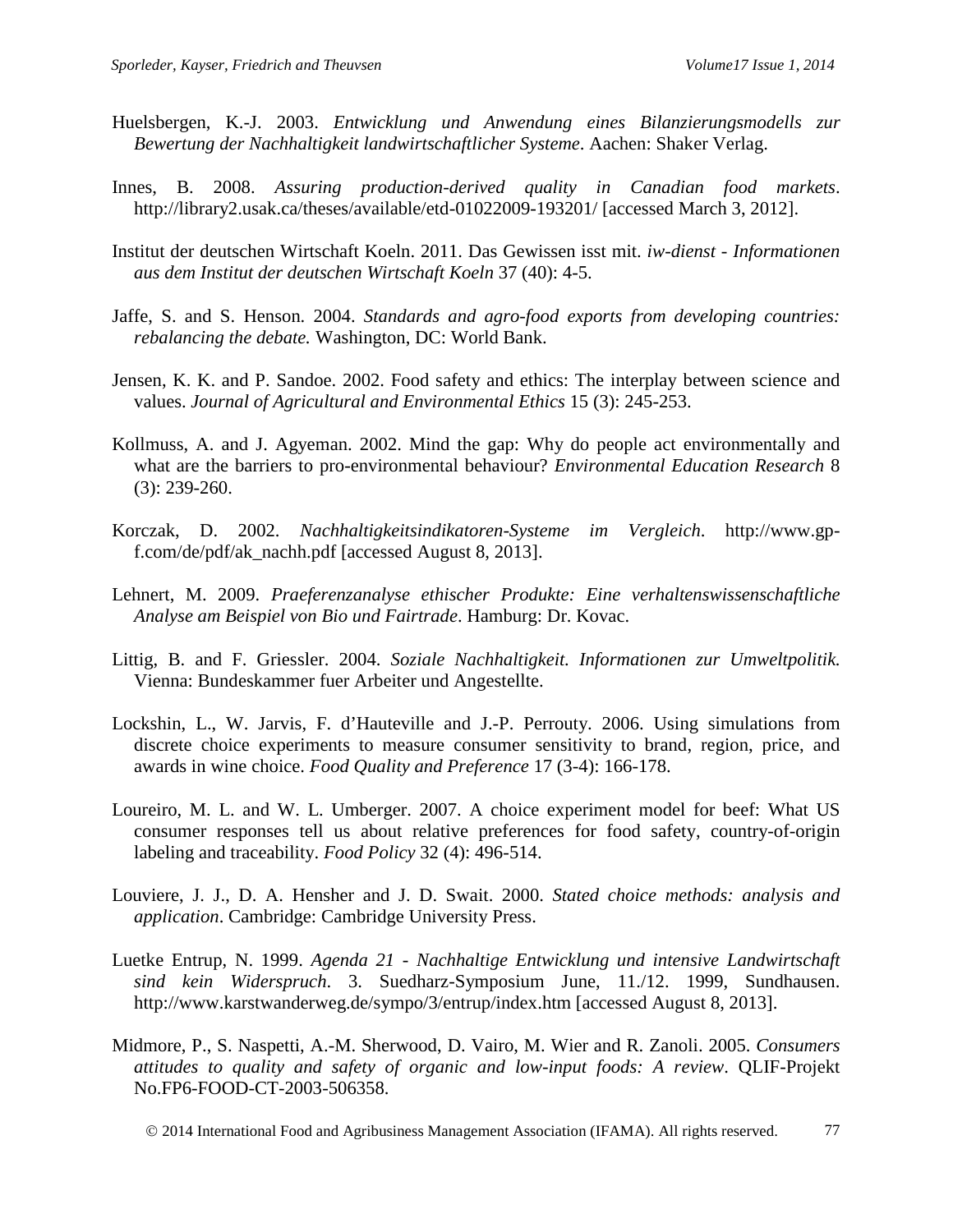- Moser, R., R. Raffaeli and D. Thilmany-McFadden. 2011. Consumer preferences for fruit and vegetables with credence-based attributes: a review. *International Food and Agribusiness Management Review* 14 (2): 121-142.
- Mueller, S., L. Sirieix and H. Remaud. 2011. *Are personal values related to sustainable attribute choice?* 6th AWBR International Conference - Bordeaux Management School.
- Nelson, P. 1970. Information and consumer behavior. *Journal of Political Economy* 78 (2): 311- 329.
- Nelson, P. 1974. Advertising as information. *Journal of Political Economy* 82 (4): 729-754.
- Pacini, C., A. Wossink, G. Giesen, C. Vazzana and R. Hurine. 2003. Evaluation of sustainability of organic, integrated and conventional farming systems: a farm and field-scale analysis. *Agriculture, Ecosystems and Environment* 95 (1): 273-288.
- Peyer, M. and I. Balderjahn. 2007. Zahlungsbereitschaft fuer sozialvertraegliche Produkte. *Jahrbuch der Absatz- und Verbrauchsforschung* 53 (3): 267-288.
- Rat fuer nachhaltige Entwicklung. 2008. *Momentaufnahme Nachhaltigkeit und Gesellschaft*. IFOK Institut fuer Organisationskommunikation. Boenen: Kettler.
- Robinson, R. and C. Smith. 2002. Psychological and demographic variables associated with consumer intention to purchase sustainable produced foods as defined by the Midwest food alliance. *Journal of Nutrition Education and Behaviour* 6 (34): 316-325.
- Roehr, A., K. Lueddecke, S. Drusch, M. Mueller and R. Alvensleben. 2005. Food quality and safety: Consumer perception and public health concern. *Food Control* 16 (8): 649-655.
- SAI (Sustainable Agriculture Initiative). 2013. *Definition.* http://www.saiplatform. org/sustainable-agriculture/definition [accessed August 8, 2013].
- Saunders, C., M. Guenther, P. Tait, W. Kaye-Blake, J. Saunders and S. Miller. 2011. *Consumer attitudes towards sustainability attributes on food labels in the UK and Japan*. 85th Annual Conference of the Agricultural Economics Society: 1-16.
- Schein, S. 2003. *Nachhaltigkeit - von der Genese des Begriffs zur Nachhaltigkeit als systematischer Ansatz.* Norderstedt: Grin.
- Sirieix, L., M. Delanchy, H. Remaud and L. Zepeda. 2011. *How do consumers react in front of individual and combined sustainable food labels? A UK focus group study*. Working paper UMR MOISA.
- Solomon, M., G. Bamossy, S. Askergaard and M. K. Hogg. 2010. *Consumer behaviour: a European perspective.* Harlow: Financial Times Prentice Hall.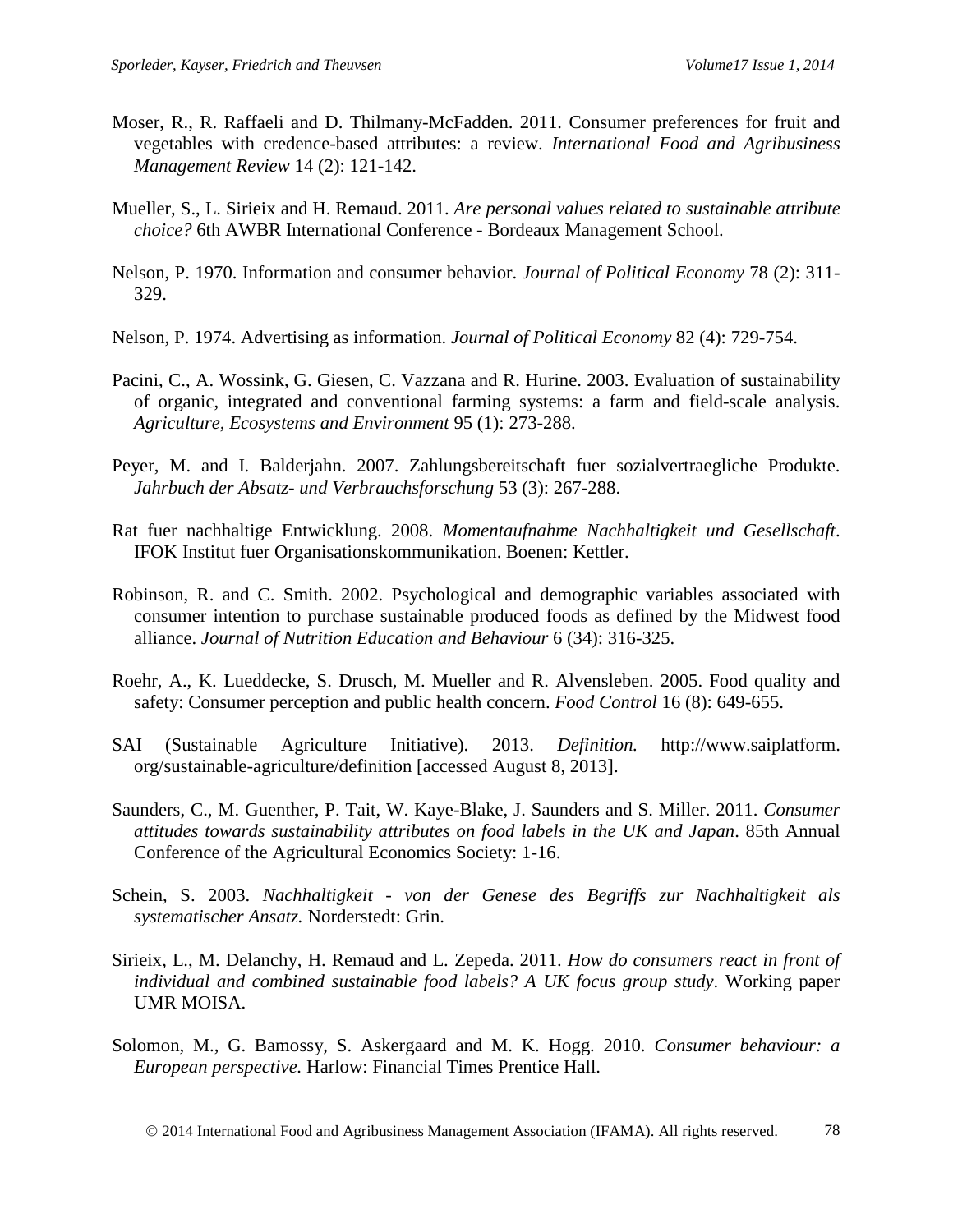- Statistisches Bundesamt. 2009. *Statistisches Jahrbuch 2009*. Fuer die Bundesrepublik Deutschland. Wiesbaden.
- Tanner, C. and S. Woelfing Kast. 2003. Promoting sustainable consumption: determinants of green purchases by Swiss consumers. *Psychology & Marketing* 20 (10): 883-902.
- Teisl, M. F., N. E. Bockstael and A. S. Levy. 1997. Preferences for food labels: a discrete choice approach. In *Strategy and Policy in the Food System: Emerging Issues*, edited by J. A. Caswell and R. W. Cotterill, 171-194. Food Marketing Policy Center, University of Connecticut. http://ageconsearch.umn.edu/handle/25955 [accessed January 16, 2013].
- The Gallup Organization. 2009. *Europeans' attitudes towards the issue of sustainable consumption and production: analytical report*. European Commission.
- Theuvsen, L. 2008. Lebensmittelkennzeichnungen: In ihrer Wirkung ueberschaetzt. *Agrarwirtschaft* 57 (5): 249-250.
- Tonsor, G. T. and R. Shupp. 2009. Valuation of 'sustainably produced' labels on beef, tomato, and apple products. *Agricultural and Resource Economics Review* 38 (3): 371-383.
- Vermeir, I. and W. Verbeke. 2004. *Sustainable food consumption: exploring the consumer attitude-behaviour gap.* Working Paper University of Gent.
- WCED (World Commission on Environment and Development). 1987. *Our common our future.* New York: Oxford University Press.
- Zou, N.-N. H. and J. E Hobbs. 2010. The role of labelling in consumers' functional food choice. *The Economics of Food, Food Choice and Health*. Freising: Agricultural & Applied Economics Association.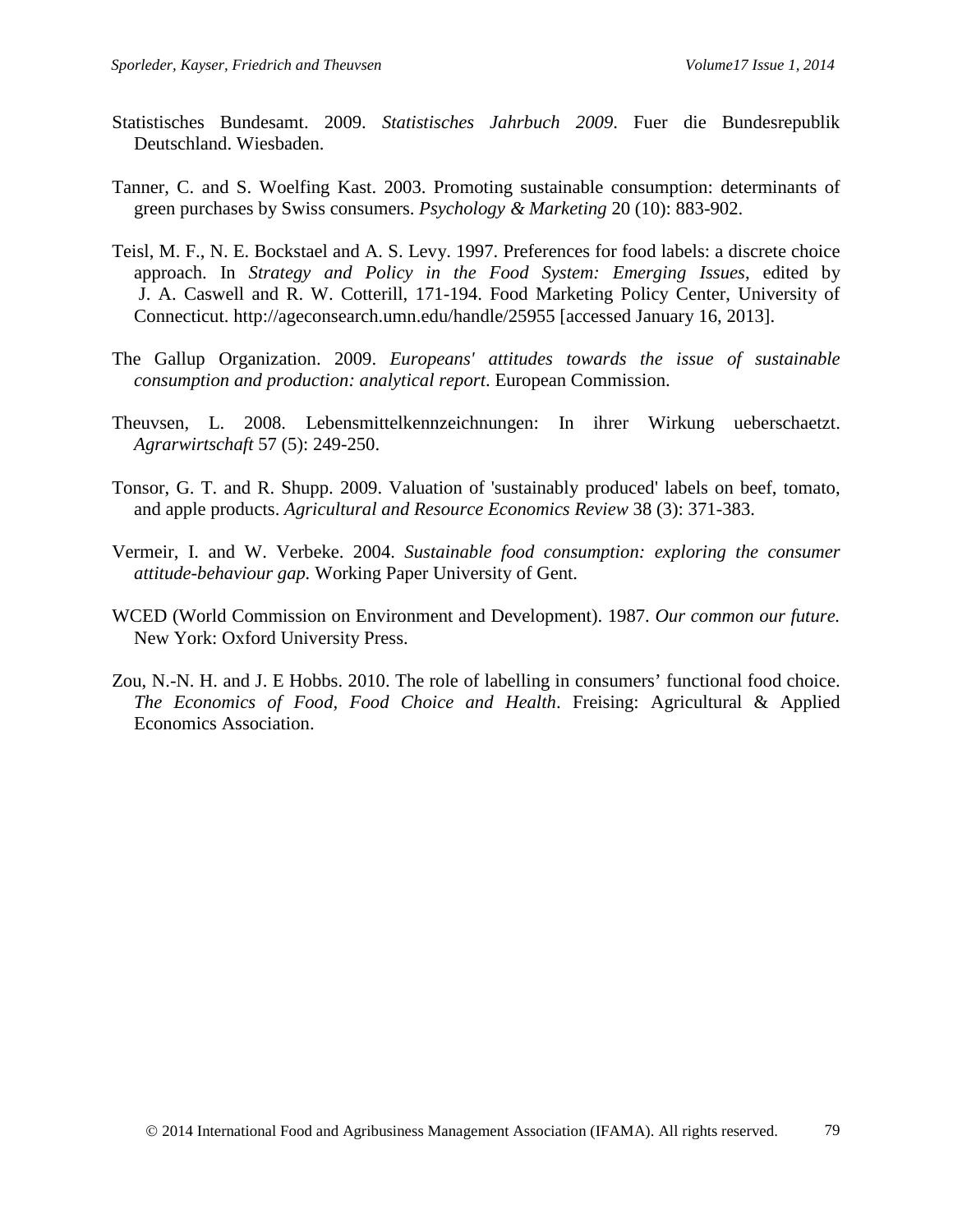# **Appendix**

| $\frac{1}{100}$ Explanation of the variables of the logit model<br>Label | <b>Variable</b>    | <b>Description</b>                                            |
|--------------------------------------------------------------------------|--------------------|---------------------------------------------------------------|
| Organic label                                                            | y1                 | $= 1$ if banana in choice set was labeled with an organic     |
|                                                                          |                    | label, 0 if not                                               |
| Organic & fair trade                                                     | y2                 | $= 1$ if banana in choice set was labeled with organic & fair |
| label                                                                    |                    | trade label, 0 if not                                         |
| Sustainable label                                                        | y3                 | $= 1$ if banana in choice set was labeled with sustainable    |
|                                                                          |                    | label, 0 if not                                               |
| Governmental                                                             | z1                 | $= 1$ if standard setter is a governmental organization, 0 if |
| organization                                                             |                    | not                                                           |
| Supermarket                                                              | $z^2$              | $= 1$ if standard setter is a supermarket, 0 if not           |
| Independent organiza-                                                    | z <sub>3</sub>     | $= 1$ if standard setter is an independent organization, 0 if |
| tion                                                                     |                    | not                                                           |
| Price                                                                    | prices             | Price for 1 kg bananas: 1.29 € 1.79 € 2.19 €                  |
| $ASC_{\text{Statusquo}}$                                                 | Alt4               | $=$ alternative specific constant for status quo option       |
| <b>Sex</b>                                                               | sex                | $= 1$ if male, 0 if female                                    |
| Age                                                                      | age                | Age of respondent                                             |
| Index price orientation                                                  | IndPriceorient     | Index concludes variables concerning price orientation        |
| Index quality                                                            | IndQuality         | Index concludes variables concerning quality orientation      |
| orientation                                                              |                    |                                                               |
| Trust in organization                                                    | trust2,trust3      | Respectively a statement concerning trust in an               |
|                                                                          |                    | organization (supermarket (trust2), independent               |
|                                                                          |                    | organization (trust3))                                        |
| Income                                                                   | income             | Not included in the model due to missing values               |
| Education                                                                | educate            | $=$ dummy variable, $1=$ if trade school or college           |
|                                                                          |                    | preparatory school diploma exists, otherwise 0                |
| Children                                                                 | child              | $=$ dummy variable, 1= if children are present, otherwise 0   |
| Index attitudes green                                                    | IndEco             | Index concludes variables concerning attitudes towards        |
| products                                                                 |                    | green products                                                |
| Index attitudes fair                                                     | IndFair            | Index concludes variables concerning attitudes towards        |
| trade products                                                           |                    | fair trade products                                           |
| Index attitudes                                                          | IndSust            | Index concludes variables concerning attitudes towards        |
| sustainable products                                                     |                    | sustainably-produced products                                 |
| Index attitudes carbon                                                   | IndCO <sub>2</sub> | Index concludes variables concerning attitudes towards        |
| neutral products                                                         |                    | carbon-neutral products                                       |
| Likeability of bananas                                                   | banan              | Respondents' likeability of bananas (Scale from $1 = I$       |
|                                                                          |                    | dislike to $5 =$ I like)                                      |

**A1.** Explanation of the variables of the logit model

(cf. Zou and Hobbs 2010)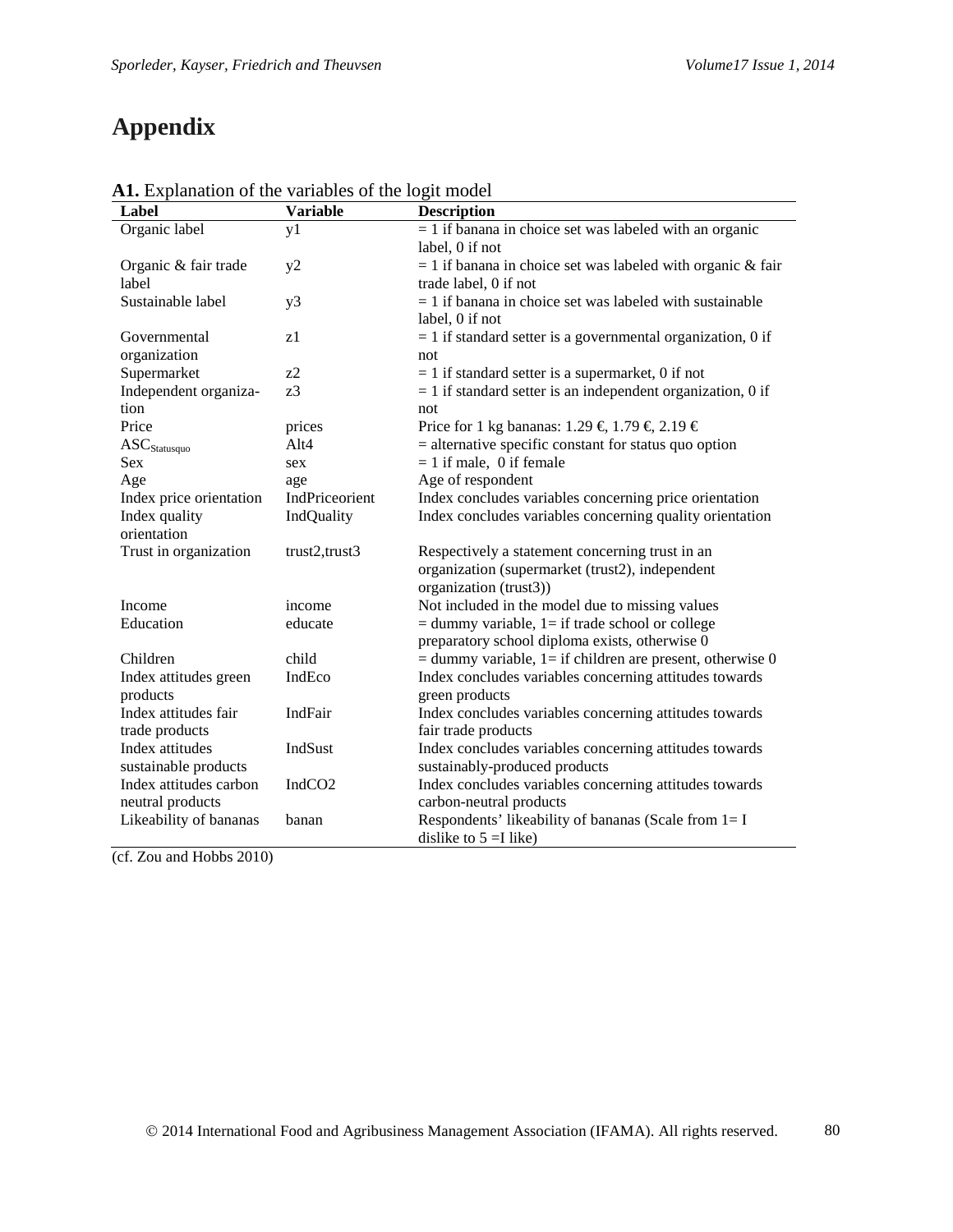#### A2. Composition of the index price orientation (n= 313)

| <b>Statements</b> " price orientation"<br>(Agreement in $\%$ ) |          |      |             |       |       | Mean $(\mu)$<br><b>Standard</b><br>deviation $(\sigma)$ |
|----------------------------------------------------------------|----------|------|-------------|-------|-------|---------------------------------------------------------|
| I notice price changes in products I buy                       | 0.32     | 5.43 | 21.41       | 42.49 | 30.35 | $\mu$ = 3.971246                                        |
| regularly.                                                     |          |      |             |       |       | $\sigma$ = 0.874755                                     |
| When I buy food, price is important to                         | $\theta$ | 4.47 | 27.16 45.37 |       | 23.00 | $\mu$ = 3.86901                                         |
| me.                                                            |          |      |             |       |       | $\sigma$ = 0.815769                                     |

Likert scale from  $1=$  totally disagree to  $5=$  totally agree

### A3. Composition of the index quality orientation (n= 313)

| <b>Statements "quality orientation"</b>   |      |      |       | 4     |       | Mean $(\mu)$         |
|-------------------------------------------|------|------|-------|-------|-------|----------------------|
| (Agreement in $\%$ )                      |      |      |       |       |       | <b>Standard</b>      |
|                                           |      |      |       |       |       | deviation $(\sigma)$ |
| It is important to me to buy high-quality | 1.60 | 4.15 | 27.80 | 52.72 | 13.74 | $\mu$ = 3.728435     |
| food.                                     |      |      |       |       |       | $\sigma$ = 0.808443  |
| Quality is of the highest importance to   | 0.96 | 3.83 | 31.63 | 49.52 | 14.06 | $\mu = 3.71885$      |
| me.                                       |      |      |       |       |       | $\sigma = 0.787032$  |

Likert scale from  $1=$  totally disagree to  $5=$  totally agree

#### A4. Composition of the index attitudes towards green products (n= 313)

| <b>Statements "green products"</b><br>(Agreement in $\%$ )                                                |       | $\mathbf{2}$ | 3     | 4     | 5     | Mean $(\mu)$<br><b>Standard</b><br>deviation (σ) |
|-----------------------------------------------------------------------------------------------------------|-------|--------------|-------|-------|-------|--------------------------------------------------|
| When I can choose between green<br>products and conventional products, I<br>prefer to buy green.          | 5.43  | 13.10        | 36.74 | 31.31 | 13.42 | $\mu$ = 3.341853<br>$\sigma$ = 1.041482          |
| When I shop for food, protecting the<br>environment is very important to me.                              | 4.47  | 12.78        | 42.49 | 32.59 | 7.67  | $\mu$ = 3.261981<br>$\sigma$ = 0.934588          |
| It is unimportant to me whether or not a<br>product has been produced in an<br>environmentally safe way.* | 15.34 | 25.88        | 38.34 | 14.38 | 6.07  | $\mu$ = 3.291139<br>$\sigma$ = 1.080974          |

Likert scale from 1= totally disagree to 5= totally agree, (cf. Tanner and Woelfing Kast 2003), \* re-coded

### **A5.** Composition of the index attitudes towards fair traded products (n= 313)

| <b>Statements "fair trade products"</b><br>(Agreement in $\%$ )                                                          |       | $\mathbf{2}$ | 3     | $\overline{\mathbf{4}}$ | 5    | Mean $(\mu)$<br><b>Standard</b><br>deviation( $\sigma$ ) |
|--------------------------------------------------------------------------------------------------------------------------|-------|--------------|-------|-------------------------|------|----------------------------------------------------------|
| I feel connected with third-world<br>countries.                                                                          | 11.18 | 25.24        | 40.26 | 16.29                   | 7.03 | $\mu$ = 2.827476<br>$\sigma$ = 1.057155                  |
| I don't buy bananas or coffee if I am not<br>sure that the farmers and workers who<br>produced it have been fairly paid. | 15.65 | 31.63        | 39.30 | 7.99                    | 5.43 | $\mu$ = 2.559105<br>$\sigma$ = 1.024001                  |
| When I buy bananas, I look for a fair<br>trade label.                                                                    | 11.82 | 25.56        | 37.70 | 20.45                   | 4.47 | $\mu$ = 2.801917<br>$\sigma$ = 1.037315                  |

Likert scale from 1= totally disagree to 5= totally agree, (cf. Tanner and Woelfing Kast 2003)